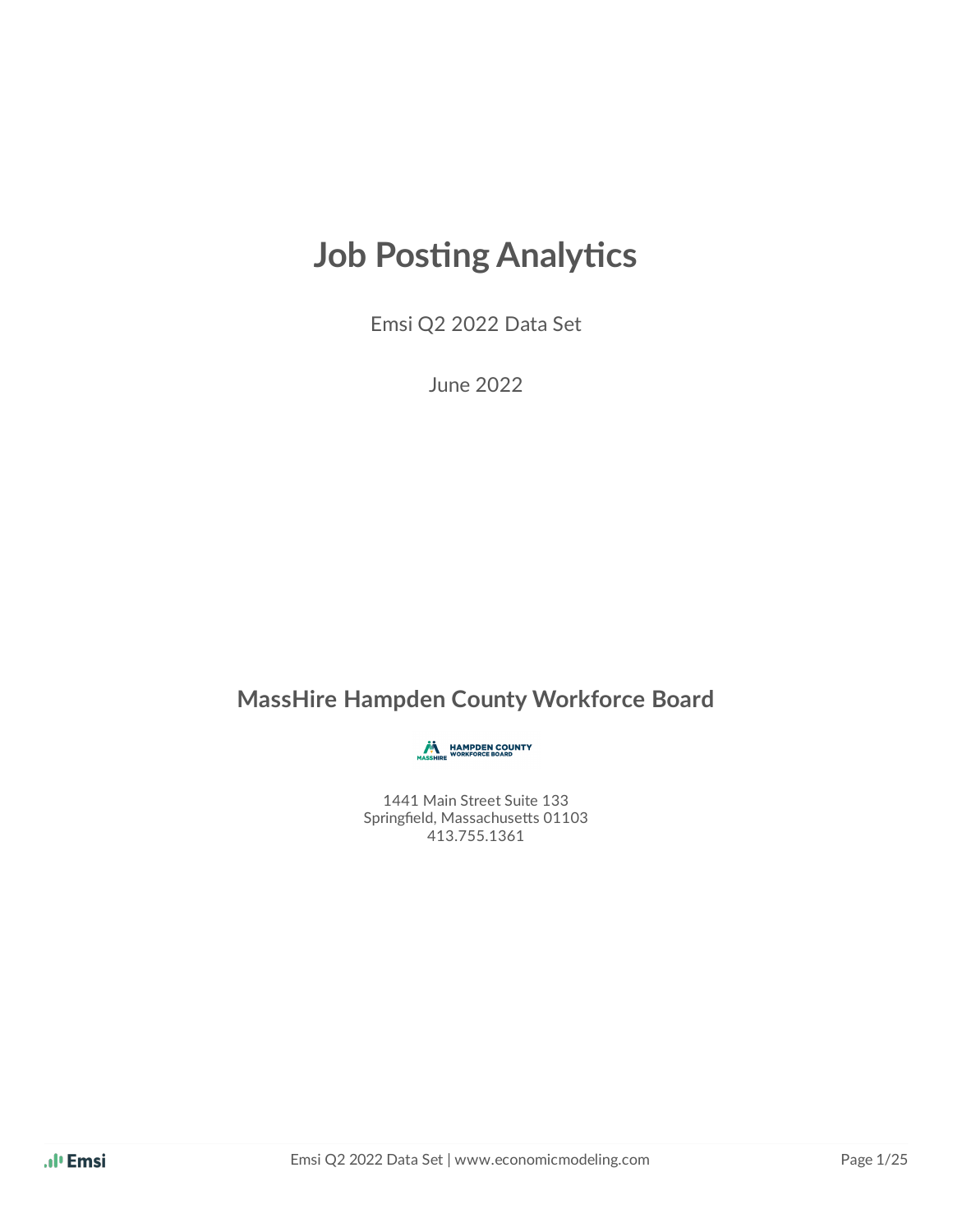# **Parameters**

**Timeframe:** May 2021 - May 2022

#### **Regions:**

| Code                             | Description                |  |  |
|----------------------------------|----------------------------|--|--|
| 25013                            | Hampden County, MA         |  |  |
| Minimum Experience Required: Any |                            |  |  |
| Education Level: Any             |                            |  |  |
| Keyword Search:                  |                            |  |  |
|                                  | Posting Type: Newly Posted |  |  |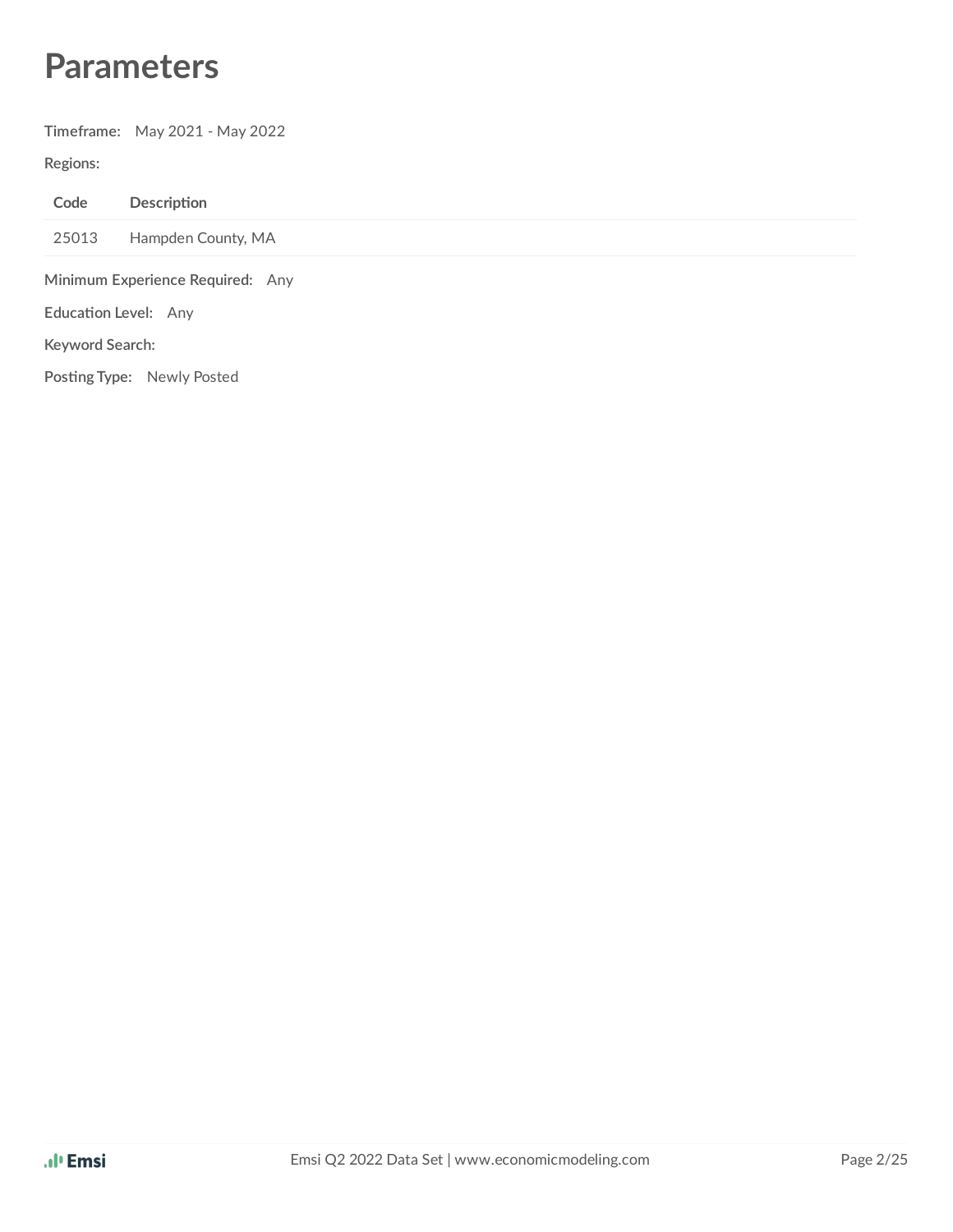240,520 Total Postings

81,265 3 : 1  $\blacksquare$  **Postings** (May 2021 - May 2022) **Posting Intensity** (May 2021 - May 2022) Regional Average: 3 : 1

There were 240,520 total job postings for your selection from May 2021 to May 2022, of which 81,265 were unique. These numbers give us a Posting Intensity of 3-to-1, meaning that for every 3 postings there is 1 unique job posting.

This is close to the Posting Intensity for all other occupations and companies in the region (3-to-1), indicating that they are putting average effort toward hiring for this position.

### **Advertised Salary**

*There* are 19,823 advertised salary observations (24% of the 81,265 matching postings).

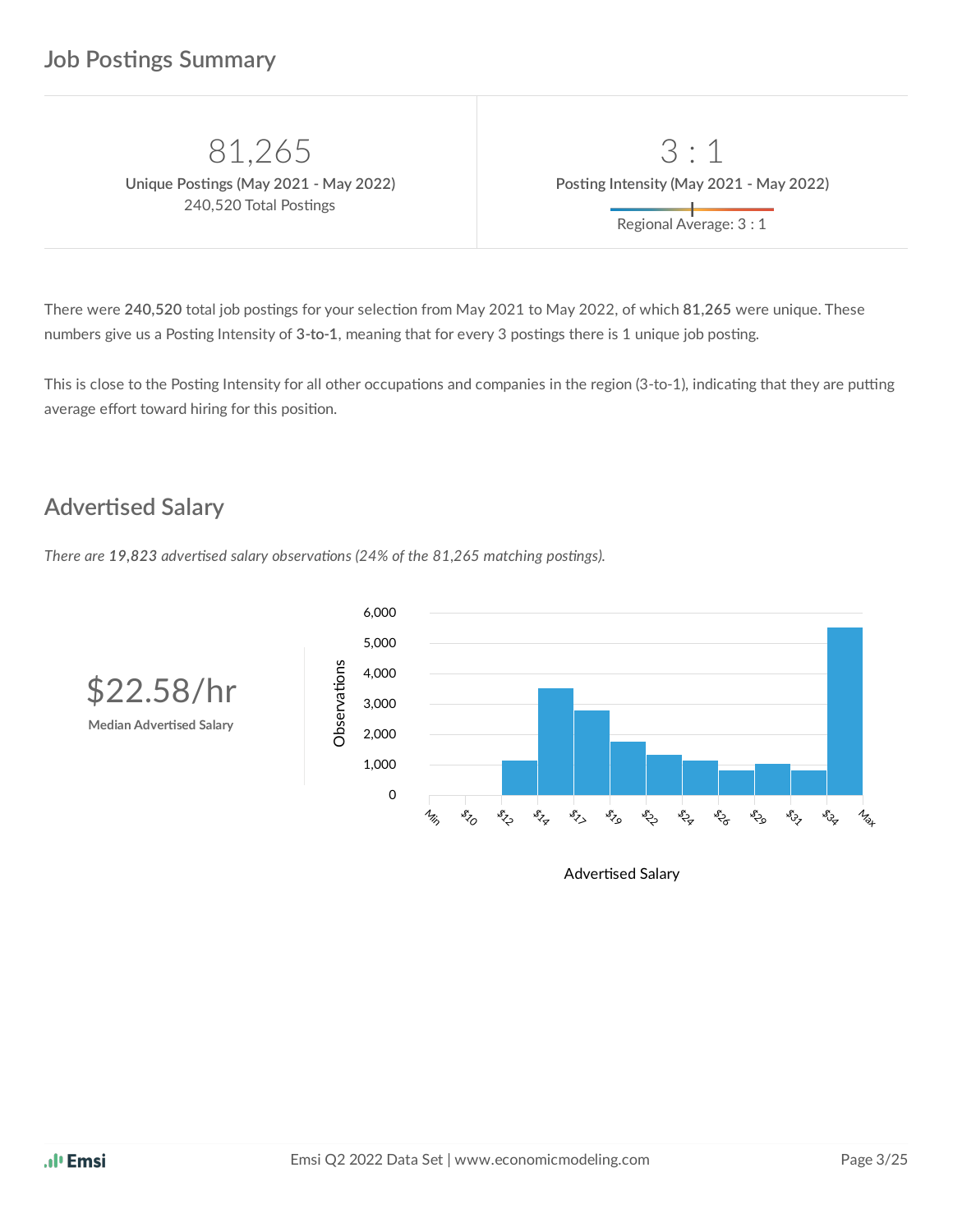### **Advertised Wage Trend**

▲ 38.2% May 2021 - May 2022 **\$22.58 Median** 19,823 Job Postings

May '21 Jun '21 Jul '21 Aug '21 Sep '21 Oct '21 Nov '21 Dec '21 Jan '22 Feb '22 Mar '22 Apr '22 May '22

### **Job Posngs Regional Breakdown**



**County County COUNTER**  $\alpha$  **Unique Postings** (May 2021 - May 2022)

Hampden County, MA 81,265

 $$16.00$ 

\$18.00

\$20.00

\$22.00

\$24.00

\$26.00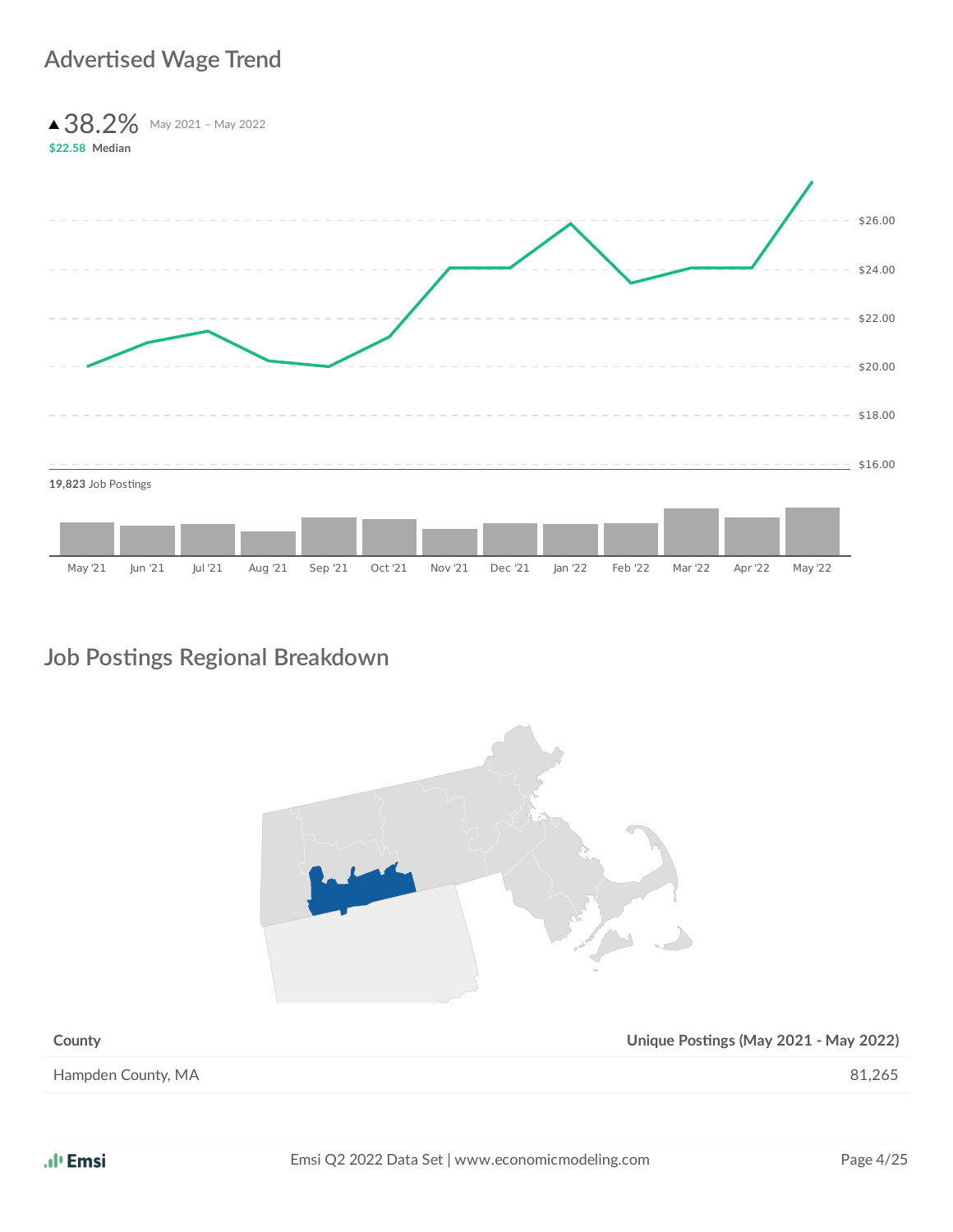# **Unique Postings Trend**



| Month    | <b>Unique Postings</b> | Posting Intensity |
|----------|------------------------|-------------------|
| May 2022 | 8,773                  | 2:1               |
| Apr 2022 | 6,767                  | 3:1               |
| Mar 2022 | 7,116                  | 3:1               |
| Feb 2022 | 5,507                  | 3:1               |
| Jan 2022 | 6,337                  | 3:1               |
| Dec 2021 | 5,537                  | 3:1               |
| Nov 2021 | 5,636                  | 3:1               |
| Oct 2021 | 6,419                  | 3:1               |
| Sep 2021 | 6,318                  | 3:1               |
| Aug 2021 | 5,223                  | 3:1               |
| Jul 2021 | 6,008                  | 4:1               |
| Jun 2021 | 5,649                  | 3:1               |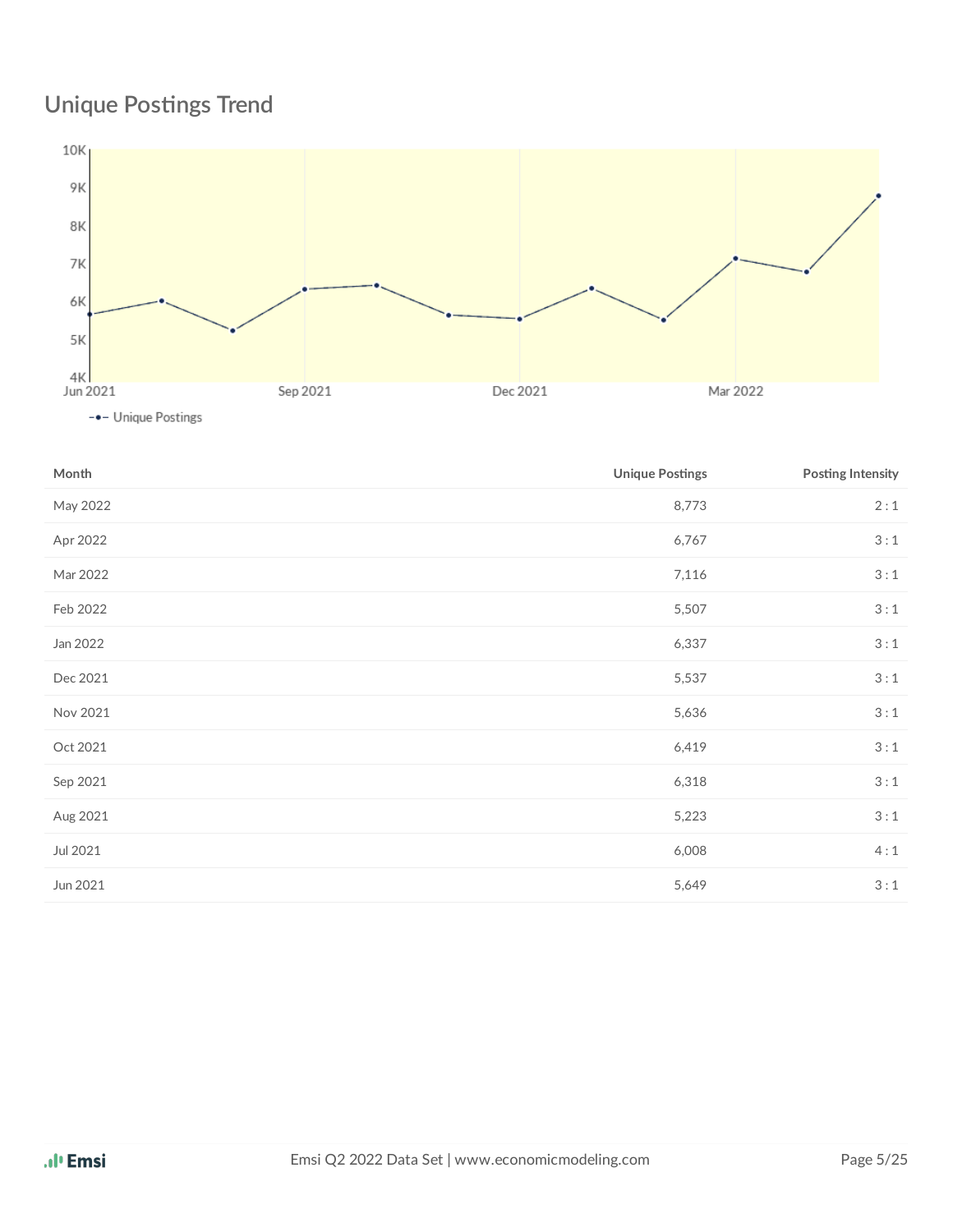# **Education and Experience Breakdown**

| <b>Education Level</b>          | Unique<br><b>Postings</b> | $%$ of<br><b>Total</b> |
|---------------------------------|---------------------------|------------------------|
| No Education Listed             | 34,824                    | 43%                    |
| High school or GED              | 21,126                    | 26%                    |
| Associate's degree              | 8.495                     | 10%                    |
| Bachelor's degree               | 19.477                    | 24%                    |
| Master's degree                 | 7.284                     | 9%                     |
| Ph.D. or professional<br>degree | 2.054                     | 3%                     |

| Minimum<br><b>Experience</b> | Unique<br><b>Postings</b> | % of Total |
|------------------------------|---------------------------|------------|
| No Experience Listed         | 46,986                    | 58%        |
| $0 - 1$ Years                | 13,545                    | 17%        |
| $2 - 3$ Years                | 13.364                    | 16%        |
| $4 - 6$ Years                | 5.350                     | 7%         |
| 7 - 9 Years                  | 1.239                     | 2%         |
| $10+Years$                   | 781                       | 1%         |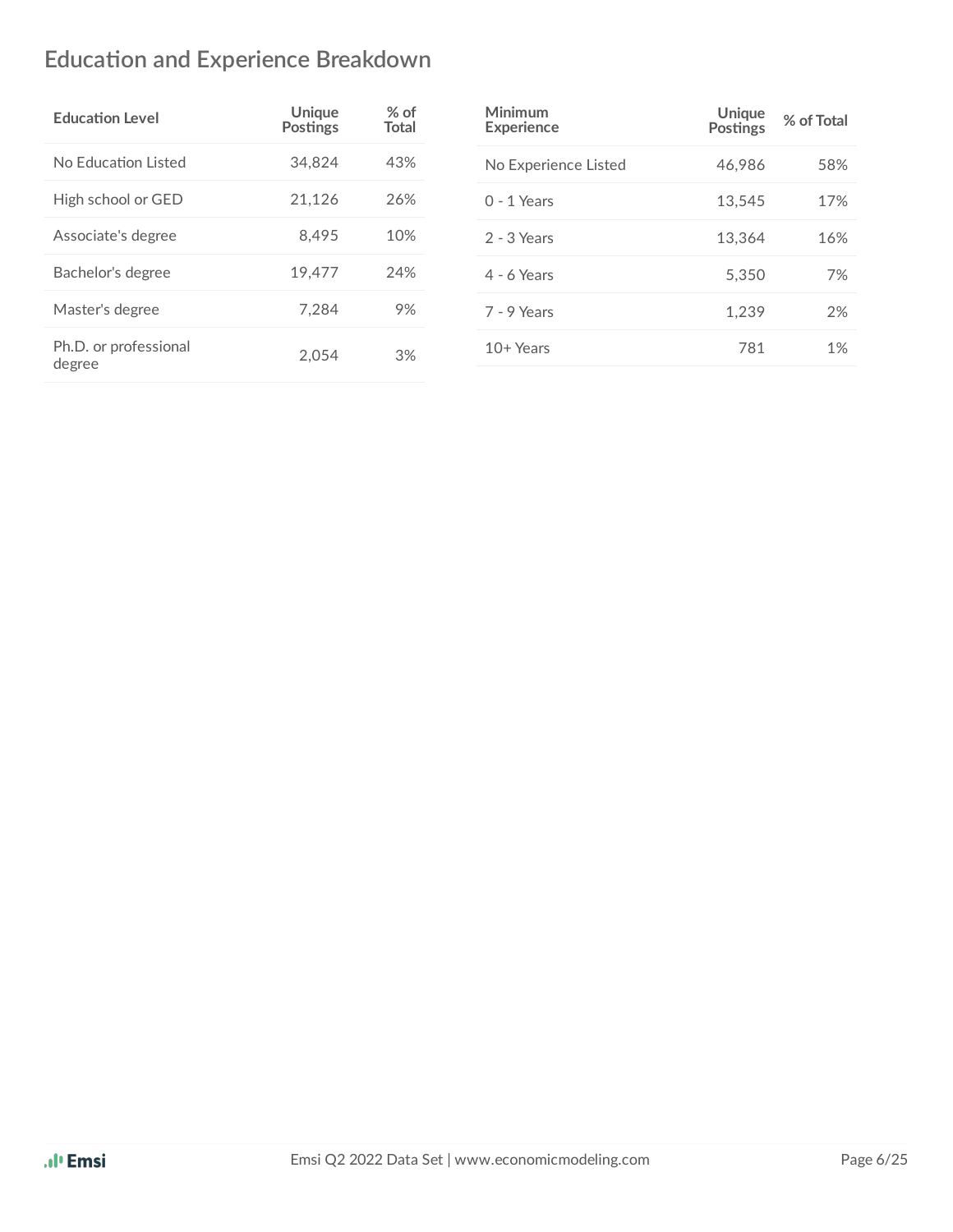# **Top Companies Posting**

|                                                                                                                 | Total/Unique (May 2021 - May 2022) | <b>Posting Intensity</b> | Unique Postings<br>Trend (May 2021 -<br>May 2022) |
|-----------------------------------------------------------------------------------------------------------------|------------------------------------|--------------------------|---------------------------------------------------|
| Baystate Health                                                                                                 | 8,486 / 3,534                      | 2:1                      |                                                   |
| Amazon                                                                                                          | 5,740 / 1,710                      | 3:1                      |                                                   |
| <b>Behavioral Health Network</b>                                                                                | 30,566 / 1,120                     | 27:1                     |                                                   |
| <b>Trinity Health</b>                                                                                           | 3,360 / 970                        | 3:1                      |                                                   |
| Springfield Public Schools                                                                                      | 2,574 / 884                        | 3:1                      |                                                   |
| MassMutual                                                                                                      | 2,352 / 842                        | 3:1                      |                                                   |
| Holyoke Medical Center                                                                                          | 2,292 / 740                        | 3:1                      |                                                   |
| Robert Half                                                                                                     | 751 / 469                          | 2:1                      |                                                   |
| MGM Resorts International                                                                                       | 1,086 / 431                        | 3:1                      |                                                   |
| <b>GPAC</b>                                                                                                     | 1,036 / 423                        | 2:1                      |                                                   |
| National Grid                                                                                                   | 620 / 395                          | 2:1                      |                                                   |
| <b>CVS Health</b>                                                                                               | 1,298 / 390                        | 3:1                      |                                                   |
| Gandara Mental Health Center                                                                                    | 1,723 / 390                        | 4:1                      |                                                   |
| Center For Human Development                                                                                    | 598 / 367                          | 2:1                      |                                                   |
| <b>Genesis Healthcare</b>                                                                                       | 3,472 / 356                        | 10:1                     |                                                   |
| City Of Springfield                                                                                             | 1,197/338                          | 4:1                      |                                                   |
| UnitedHealth Group                                                                                              | 1,195/330                          | 4:1                      |                                                   |
| Capital One                                                                                                     | 635 / 307                          | 2:1                      |                                                   |
| Trinity Health Of New England                                                                                   | 1,359 / 305                        | 4:1                      |                                                   |
| $\mathsf{CTG}% _{\mathcal{A}}^{\mathcal{A}}(\mathcal{A})=\mathsf{CTG}_{\mathcal{A}}^{\mathcal{A}}(\mathcal{A})$ | 335 / 293                          | 1:1                      |                                                   |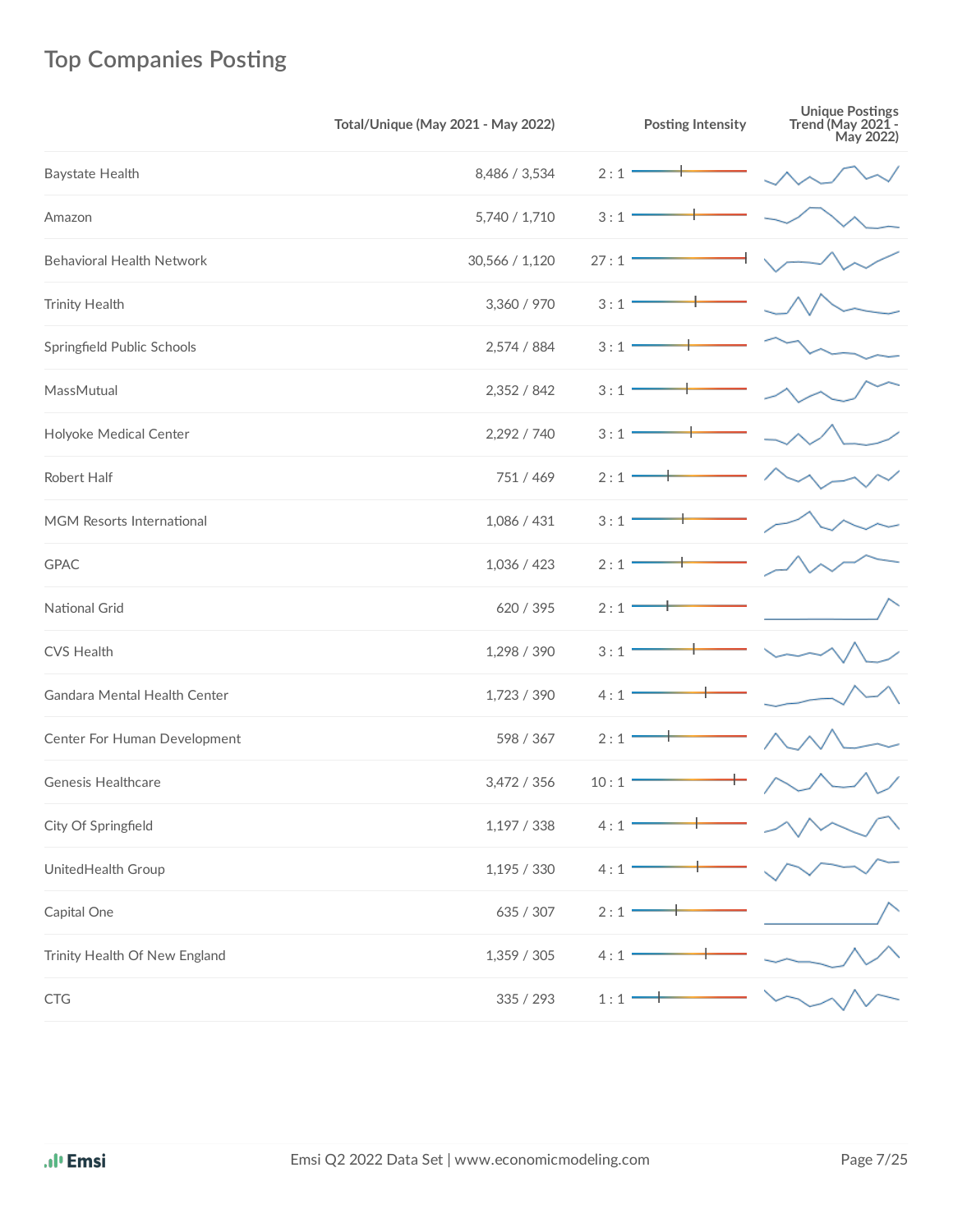# **Top Cities Posting**

| City                 | <b>Total/Unique (May 2021 - May 2022)</b> | <b>Posting Intensity</b> | <b>Unique Postings</b><br>Trend (May 2021 -<br>May 2022) |
|----------------------|-------------------------------------------|--------------------------|----------------------------------------------------------|
| Springfield, MA      | 122,134 / 35,928                          | 3:1                      |                                                          |
| Holyoke, MA          | 24,420 / 9,165                            | 3:1                      |                                                          |
| Chicopee, MA         | 19,848 / 7,177                            | 3:1                      |                                                          |
| West Springfield, MA | 15,387 / 6,032                            | 3:1                      |                                                          |
| Westfield, MA        | 17,557 / 5,997                            | 3:1                      |                                                          |
| Agawam, MA           | 12,916 / 3,872                            | 3:1                      |                                                          |
| East Longmeadow, MA  | 6,336 / 2,753                             | 2:1                      |                                                          |
| Longmeadow, MA       | 4,340 / 1,834                             | 2:1                      |                                                          |
| Wilbraham, MA        | 3,382 / 1,591                             | 2:1                      |                                                          |
| Palmer, MA           | 3,357/1,530                               | 2:1                      |                                                          |
|                      |                                           |                          |                                                          |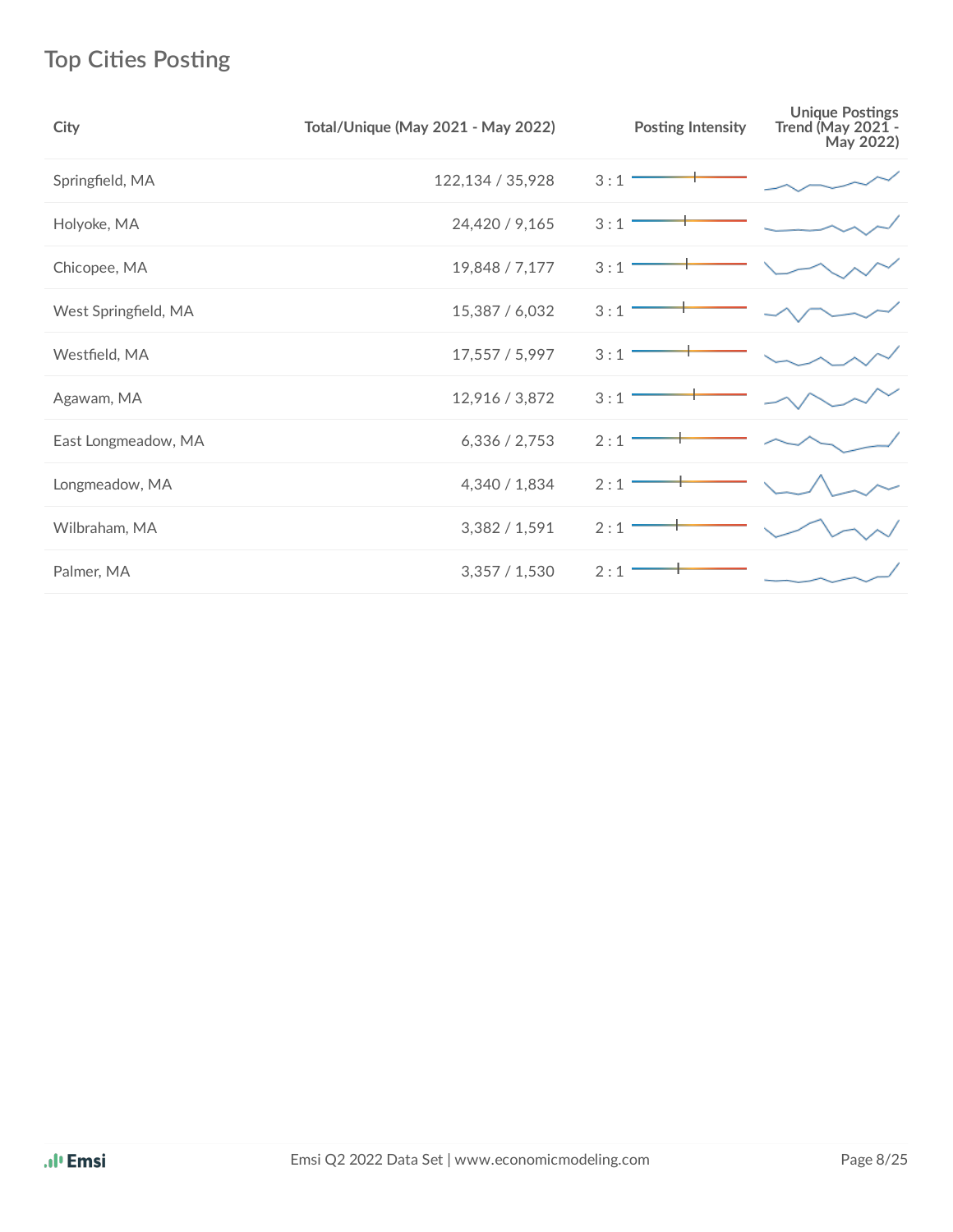# **Top Posted Occupations**

|                                                                                                                          | <b>Total/Unique</b><br>(May 2021 - May<br>2022) | <b>Posting Intensity</b> | <b>Unique Postings<br/>Trend (May 2021 -</b><br>May 2022) |
|--------------------------------------------------------------------------------------------------------------------------|-------------------------------------------------|--------------------------|-----------------------------------------------------------|
| <b>Registered Nurses</b>                                                                                                 | 21,458 / 5,970                                  | 4:1                      |                                                           |
| Laborers and Freight, Stock, and Material Movers, Hand                                                                   | 6,811 / 2,054                                   | 3:1                      |                                                           |
| Heavy and Tractor-Trailer Truck Drivers                                                                                  | 5,505 / 2,030                                   | 3:1                      |                                                           |
| Retail Salespersons                                                                                                      | 5,768 / 1,813                                   | 3:1                      |                                                           |
| Medical and Health Services Managers                                                                                     | 6,541/1,562                                     | 4 : 1                    |                                                           |
| First-Line Supervisors of Retail Sales Workers                                                                           | 4,372 / 1,476                                   | 3:1                      |                                                           |
| Sales Representatives, Wholesale and Manufacturing, Except<br><b>Technical and Scientific Products</b>                   | 3,783 / 1,435                                   | 3:1                      |                                                           |
| Licensed Practical and Licensed Vocational Nurses                                                                        | 5,302 / 1,343                                   | 4 : 1                    |                                                           |
| <b>Customer Service Representatives</b>                                                                                  | 3,869 / 1,187                                   | 3 : 1                    |                                                           |
| Home Health and Personal Care Aides                                                                                      | 2,838 / 1,130                                   | 3:1                      |                                                           |
| Nursing Assistants                                                                                                       | 4,456 / 1,079                                   | 4 : 1                    |                                                           |
| Personal Service Managers, All Other; Entertainment and<br>Recreation Managers, Except Gambling; and Managers, All Other | 3,287 / 1,071                                   | 3:1                      |                                                           |
| <b>Stockers and Order Fillers</b>                                                                                        | 3,412 / 1,060                                   | 3:1                      |                                                           |
| Fast Food and Counter Workers                                                                                            | 3,030 / 1,016                                   | 3:1                      |                                                           |
| Medical Dosimetrists, Medical Records Specialists, and Health<br>Technologists and Technicians, All Other                | 4,592 / 1,013                                   | 5:1                      |                                                           |
| Teaching Assistants, Except Postsecondary                                                                                | 2,895 / 1,007                                   | 3:1                      |                                                           |
| Secretaries and Administrative Assistants, Except Legal, Medical,<br>and Executive                                       | 3,354 / 956                                     | 4:1                      |                                                           |
| Middle School Teachers, Except Special and Career/Technical<br>Education                                                 | 1,727 / 920                                     | 2:1                      |                                                           |
| Maintenance and Repair Workers, General                                                                                  | 2,474 / 889                                     | 3:1                      |                                                           |
| Software Developers and Software Quality Assurance Analysts<br>and Testers                                               | 1,754 / 883                                     | 2:1                      |                                                           |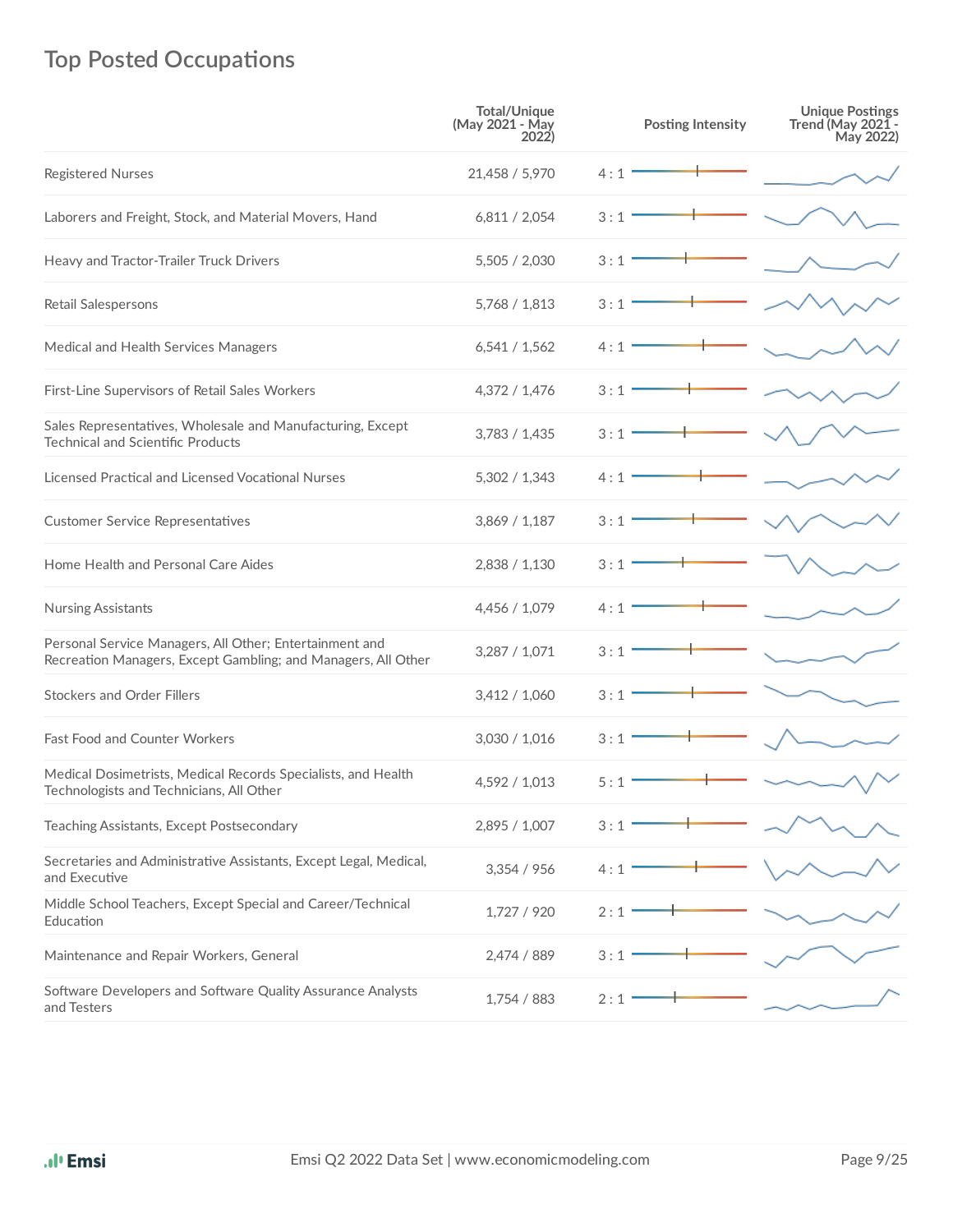# **Top Posted Job Titles**

|                                         | Total/Unique (May 2021 - May 2022) | <b>Posting Intensity</b> | Unique Postings<br>Trend (May 2021 -<br>May 2022) |
|-----------------------------------------|------------------------------------|--------------------------|---------------------------------------------------|
| Registered Nurses                       | 3,273 / 702                        | 5:1                      |                                                   |
| <b>Licensed Practical Nurses</b>        | 2,975 / 596                        | 5:1                      |                                                   |
| <b>CDL-A Truck Drivers</b>              | 1,205/479                          | 3:1                      |                                                   |
| Machine Operators                       | 1,065/369                          | 3:1                      |                                                   |
| Warehouse Workers                       | 937 / 348                          | 3:1                      |                                                   |
| Administrative Assistants               | 720 / 341                          | 2:1                      |                                                   |
| <b>Customer Service Representatives</b> | 1,180 / 323                        | 4:1                      |                                                   |
| <b>Certified Nursing Assistants</b>     | 1,547 / 303                        | 5:1                      |                                                   |
| Speech Language Pathologists            | 827 / 302                          | 3:1                      |                                                   |
| <b>Medical Assistants</b>               | 1,063 / 301                        | 4:1                      |                                                   |
| <b>Delivery Drivers</b>                 | 861 / 295                          | 3:1                      |                                                   |
| Warehouse Team Members                  | 861 / 265                          | 3:1                      |                                                   |
| Dishwashers                             | 580 / 235                          | 2:1                      |                                                   |
| Retail Sales Associates                 | 704 / 226                          | 3:1                      |                                                   |
| <b>Assistant Store Managers</b>         | 984 / 217                          | 5:1                      |                                                   |
| Maintenance Technicians                 | 537 / 216                          | 2:1                      |                                                   |
| Paraprofessionals                       | 496 / 213                          | 2:1                      |                                                   |
| Local CDL-A Truck Drivers               | 579 / 198                          | 3:1                      |                                                   |
| Receptionists                           | 685 / 195                          | 4:1                      |                                                   |
| <b>Warehouse Associates</b>             | 554 / 190                          | 3:1                      |                                                   |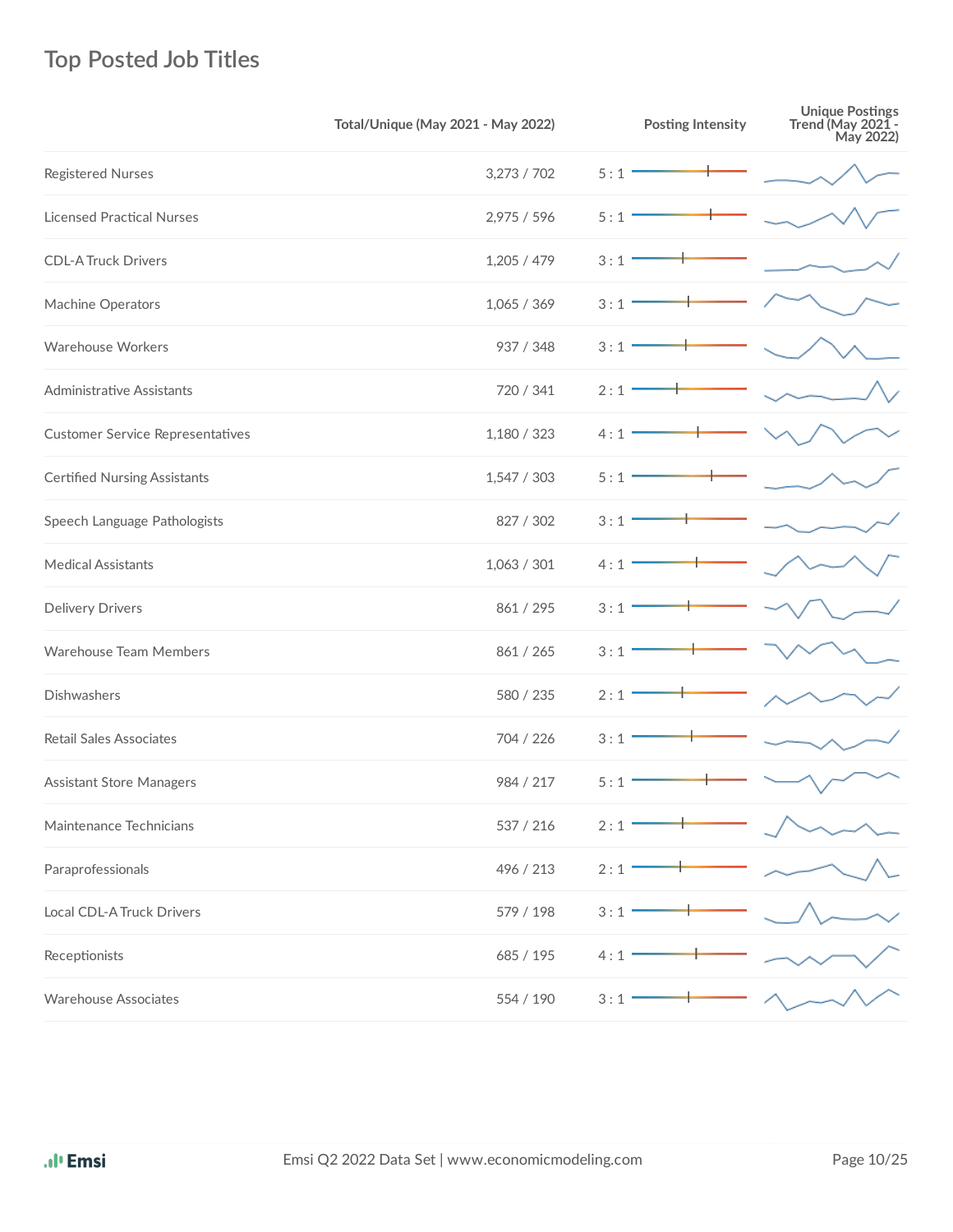# **Top Industries**

|                                                               | Total/Unique (May 2021 - May<br>2022) | <b>Posting Intensity</b> | Unique Postings<br>Trend (May 2021 -<br>May 2022) |
|---------------------------------------------------------------|---------------------------------------|--------------------------|---------------------------------------------------|
| <b>General Medical and Surgical Hospitals</b>                 | 10,469 / 4,339                        | 2:1                      |                                                   |
| <b>Temporary Help Services</b>                                | 8,180 / 3,087                         | 3:1                      |                                                   |
| Elementary and Secondary Schools                              | 6,579/2,916                           | 2:1                      |                                                   |
| <b>Employment Placement Agencies</b>                          | 5,463 / 2,122                         | 3:1                      |                                                   |
| Electronic Shopping and Mail-Order Houses                     | 5,757 / 1,719                         | 3:1                      |                                                   |
| Offices of Mental Health Practitioners (except<br>Physicians) | 5,490 / 1,534                         | 4:1                      |                                                   |
| Nursing Care Facilities (Skilled Nursing Facilities)          | 6,246 / 1,387                         | 5:1                      |                                                   |
| Residential Mental Health and Substance Abuse<br>Facilities   | 30,823 / 1,306                        | 24:1                     |                                                   |
| Colleges, Universities, and Professional Schools              | 2,460 / 1,171                         | 2:1                      |                                                   |
| Insurance Agencies and Brokerages                             | 2,955 / 1,085                         | 3:1                      |                                                   |
| Offices of Physicians (except Mental Health<br>Specialists)   | 2,804 / 1,007                         | 3:1                      |                                                   |
| Home Health Care Services                                     | 2,413 / 819                           | 3:1                      |                                                   |
| <b>Commercial Banking</b>                                     | 1,732 / 748                           | 2:1                      |                                                   |
| Pharmacies and Drug Stores                                    | 2,695 / 706                           | 4:1                      |                                                   |
| Limited-Service Restaurants                                   | 2.573 / 689                           | 4:1                      |                                                   |
| <b>Full-Service Restaurants</b>                               | 1,586 / 665                           | 2:1                      |                                                   |
| <b>Vocational Rehabilitation Services</b>                     | 1,300 / 644                           | 2:1                      |                                                   |
| Automotive Parts and Accessories Stores                       | 2,317 / 585                           | 4:1                      |                                                   |
| Junior Colleges                                               | 1,259/571                             | 2:1                      |                                                   |
| All Other Business Support Services                           | 2,009 / 545                           | 4:1                      |                                                   |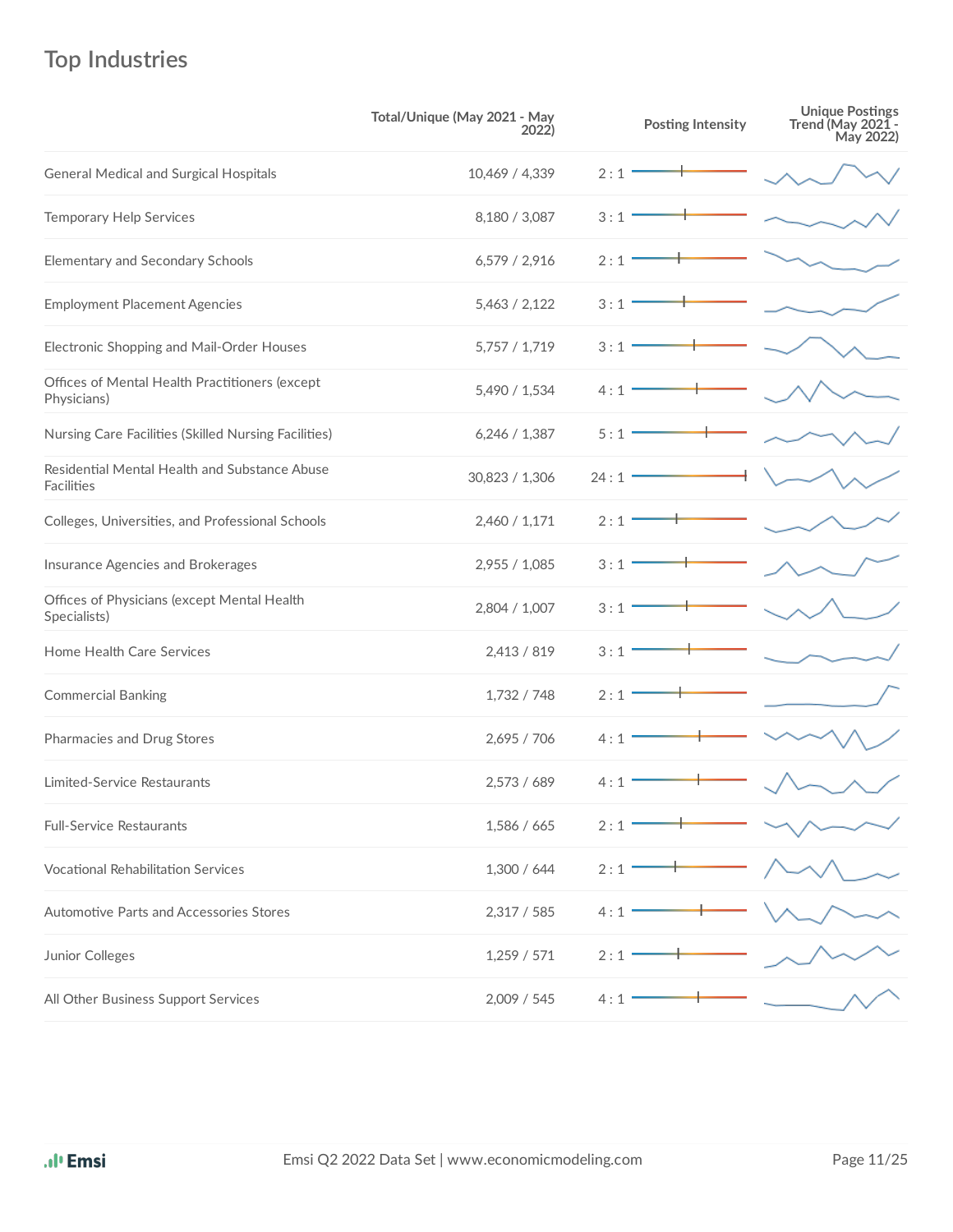## **Top Specialized Skills**



|                                     | <b>Postings</b> | % of Total Postings | Profiles | % of Total Profiles |
|-------------------------------------|-----------------|---------------------|----------|---------------------|
| <b>Nursing</b>                      | 6,526           | 8%                  | 3,133    | 2%                  |
| Cardiopulmonary Resuscitation (CPR) | 5,064           | 6%                  | 2,534    | 2%                  |
| Warehousing                         | 4,150           | 5%                  | 1,647    | 1%                  |
| <b>Customer Support</b>             | 3,840           | 5%                  | 577      | 0%                  |
| Cascading Style Sheets (CSS)        | 3,394           | 4%                  | 613      | 0%                  |
| Merchandising                       | 3,345           | 4%                  | 2,753    | 2%                  |
| Auditing                            | 3,217           | 4%                  | 3,105    | 2%                  |
| Marketing                           | 3,065           | 4%                  | 9,843    | 6%                  |
| <b>Basic Life Support</b>           | 2,936           | 4%                  | 917      | 1%                  |
| Accounting                          | 2,865           | 4%                  | 3,914    | 2%                  |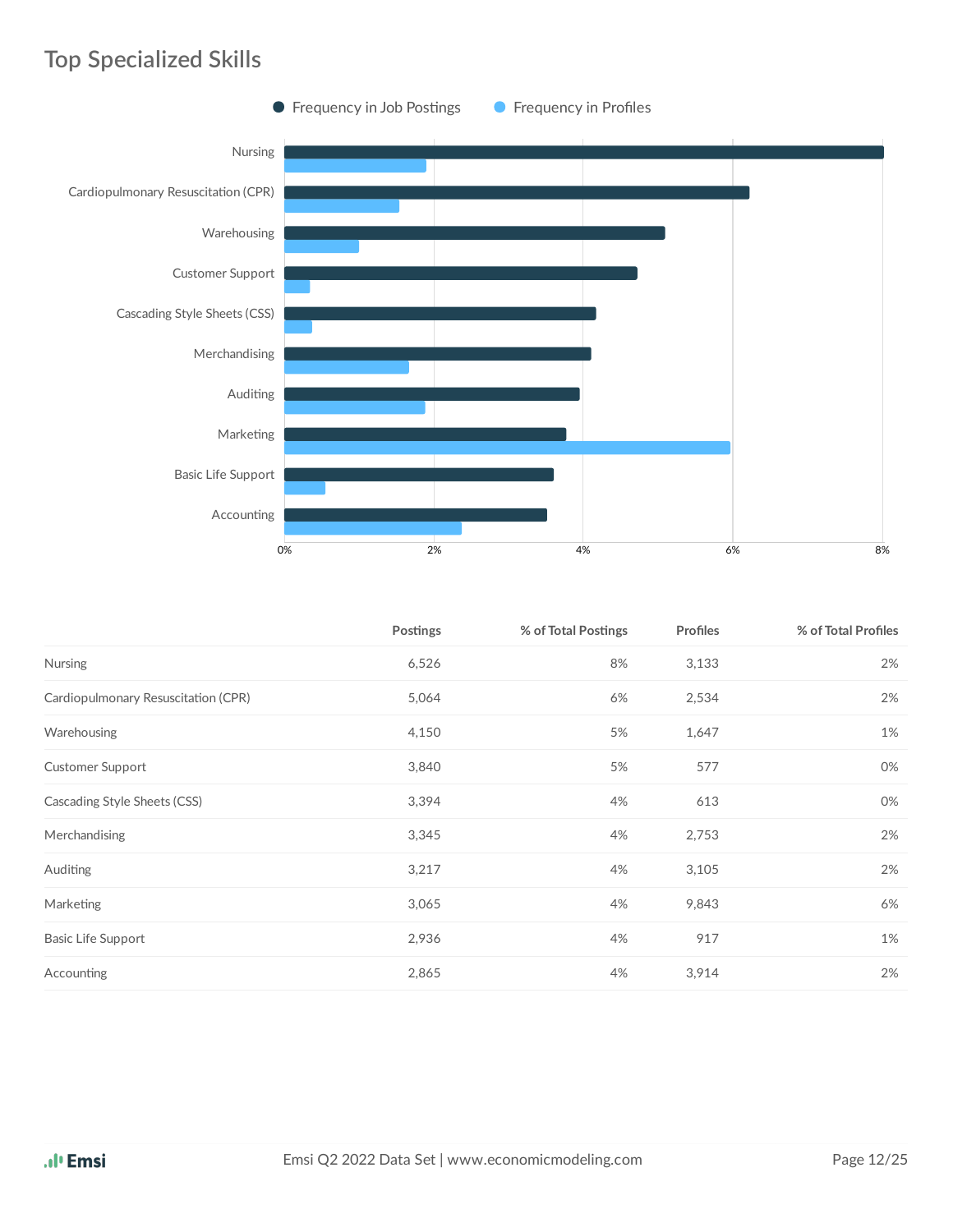### **Top Common Skills**



|                         | Postings | % of Total Postings | <b>Profiles</b> | % of Total Profiles |
|-------------------------|----------|---------------------|-----------------|---------------------|
| Communications          | 25,611   | 32%                 | 7,081           | 4%                  |
| <b>Customer Service</b> | 18,302   | 23%                 | 24,746          | 15%                 |
| Management              | 15,884   | 20%                 | 17,960          | 11%                 |
| Valid Driver's License  | 10,905   | 13%                 | 14              | 0%                  |
| Operations              | 10,730   | 13%                 | 8,380           | 5%                  |
| Leadership              | 10,001   | 12%                 | 14,477          | 9%                  |
| Sales                   | 9,694    | 12%                 | 18,603          | 11%                 |
| Detail Oriented         | 7,975    | 10%                 | 589             | 0%                  |
| Planning                | 7,746    | 10%                 | 3,686           | 2%                  |
| Problem Solving         | 7,319    | 9%                  | 2,374           | 1%                  |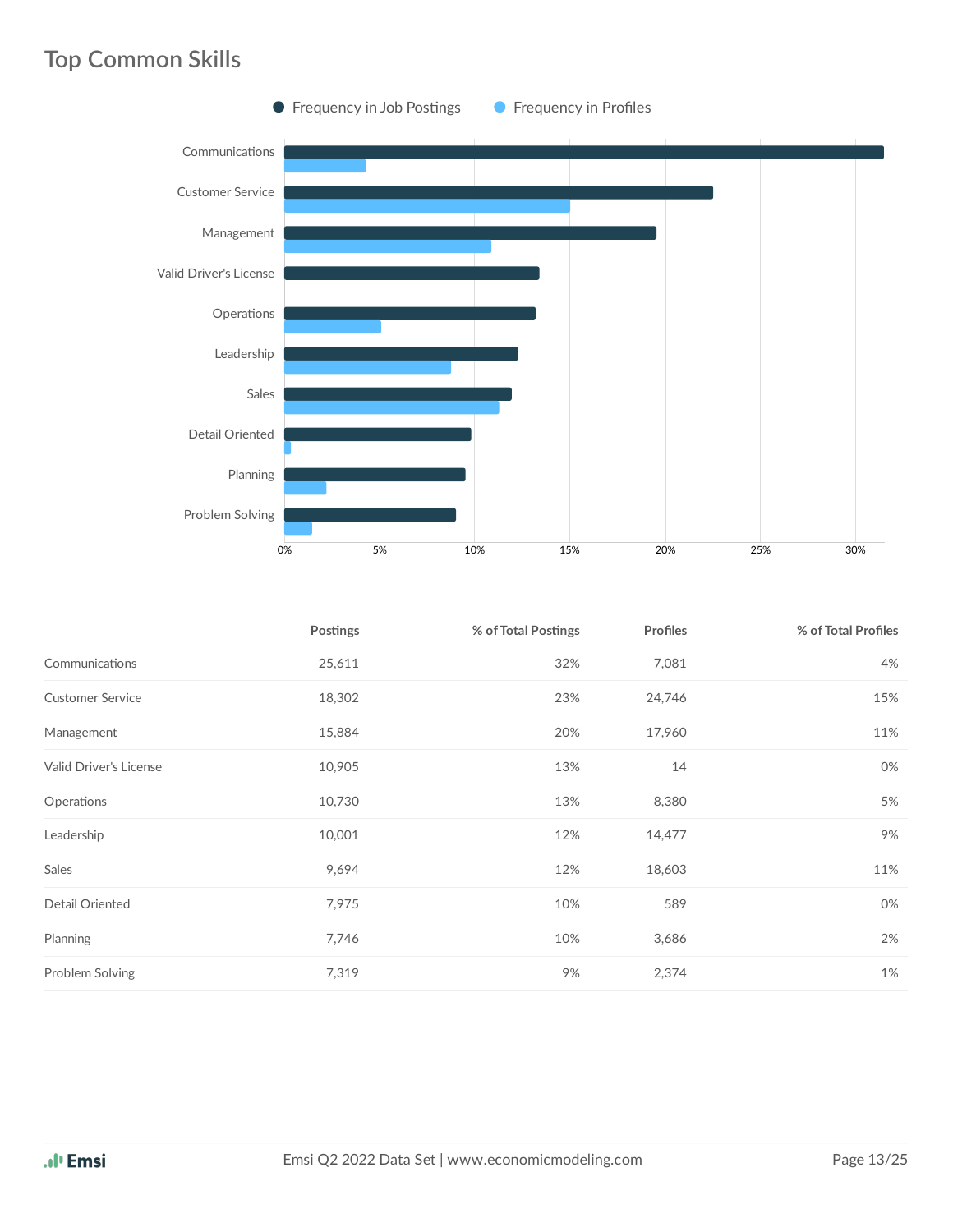### **Top Software Skills**



|                              | Postings | % of Total Postings | <b>Profiles</b> | % of Total Profiles |
|------------------------------|----------|---------------------|-----------------|---------------------|
| Microsoft Office             | 5,418    | 7%                  | 15,906          | 10%                 |
| Microsoft Excel              | 4,829    | 6%                  | 12,045          | 7%                  |
| Cascading Style Sheets (CSS) | 3,392    | 4%                  | 613             | 0%                  |
| WebKit                       | 2,738    | 3%                  | 0               | 0%                  |
| Microsoft Outlook            | 2,483    | 3%                  | 3,005           | 2%                  |
| Microsoft PowerPoint         | 2,104    | 3%                  | 8,856           | 5%                  |
| Microsoft Word               | 1,812    | 2%                  | 10,324          | 6%                  |
| <b>DISC</b> Assessments      | 1,187    | 1%                  | 41              | 0%                  |
| SQL (Programming Language)   | 957      | 1%                  | 1,209           | 1%                  |
| <b>SAP Applications</b>      | 601      | 1%                  | 966             | 1%                  |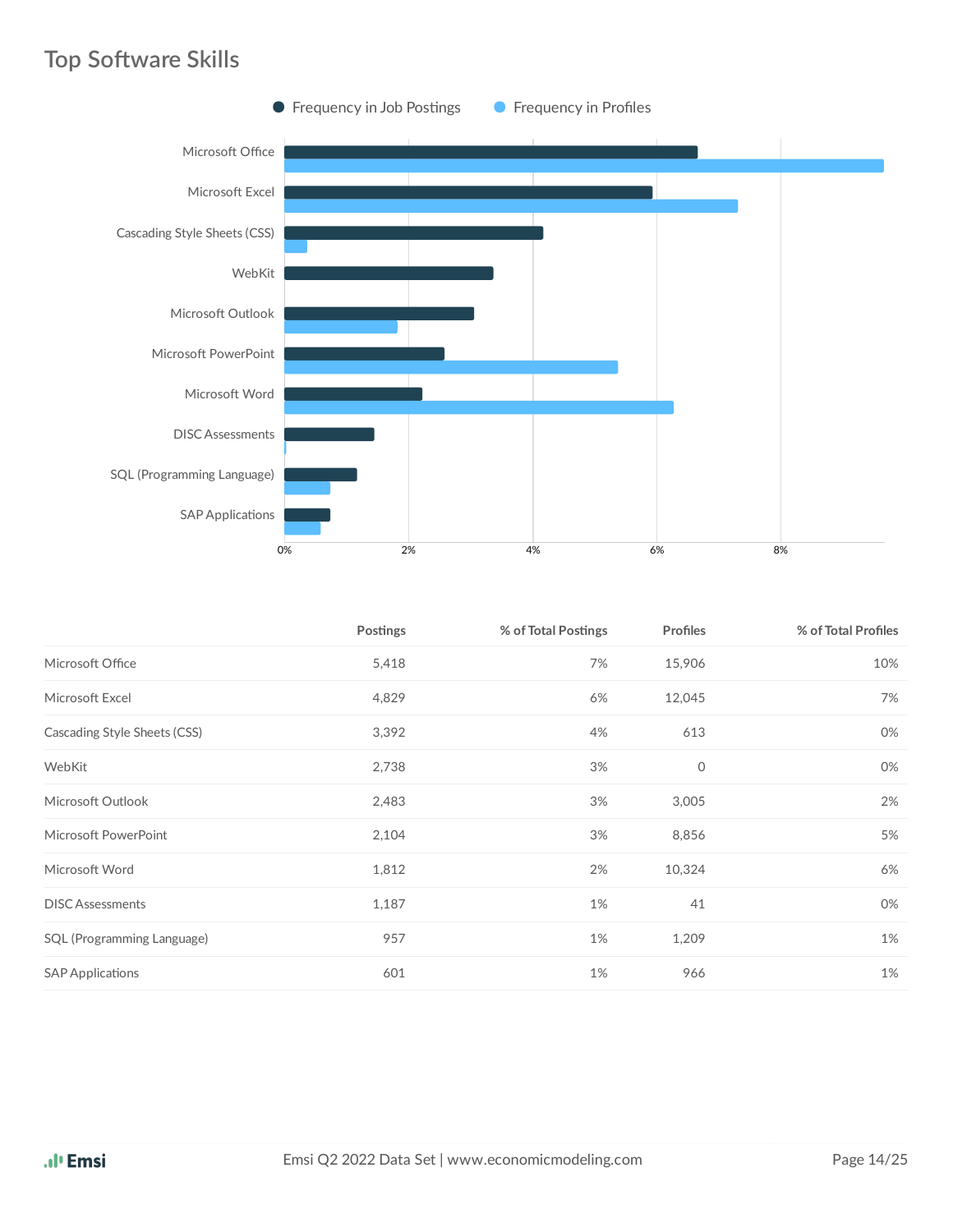# **Top Qualifications**

| Postings with Qualification |
|-----------------------------|
| 387                         |
| 369                         |
| 1,127                       |
| 1,469                       |
| 1,493                       |
| 690                         |
| 466                         |
| 849                         |
| 1,992                       |
| 651                         |
|                             |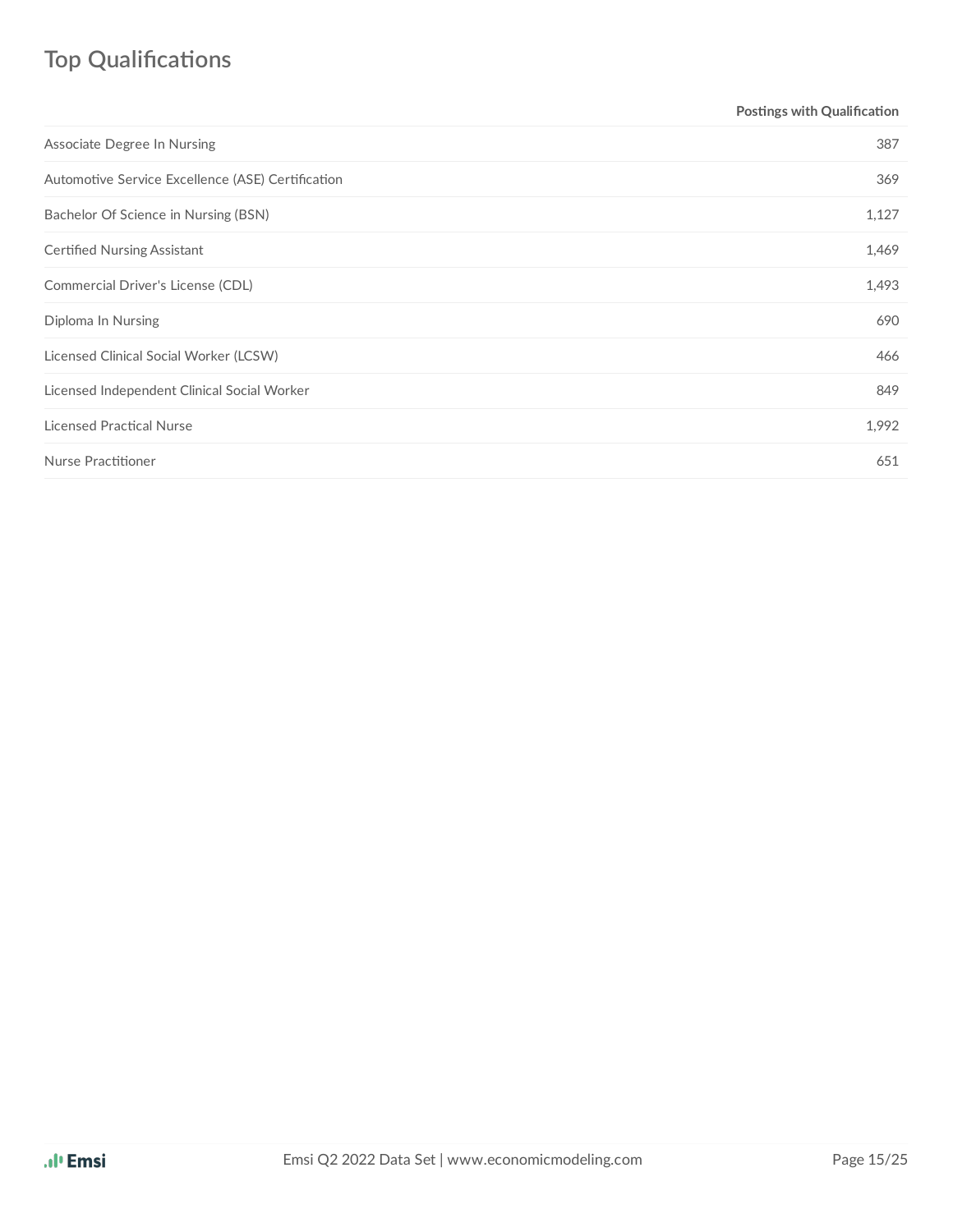# **Appendix A**

## **Top Posting Sources**

| Website                | Postings on Website (May 2021 - May 2022) |
|------------------------|-------------------------------------------|
| indeed.com             | 30,818                                    |
| dejobs.org             | 14,228                                    |
| careerbuilder.com      | 13,486                                    |
| schoolspring.com       | 5,339                                     |
| myworkdayjobs.com      | 3,673                                     |
| careerarc.com          | 3,540                                     |
| ziprecruiter.com       | 3,466                                     |
| mass.gov               | 3,198                                     |
| craigslist.org         | 3,146                                     |
| disabledperson.com     | 2,843                                     |
| monster.com            | 1,552                                     |
| worcesterrecruiter.com | 1,512                                     |
| arkansasjobboard.com   | 1,461                                     |
| recruiternetworks.com  | 1,376                                     |
| simplyhired.com        | 1,333                                     |
| icims.com              | 1,109                                     |
| snagajob.com           | 1,077                                     |
| ultipro.com            | 856                                       |
| adp.com                | 836                                       |
| healthcaresource.com   | 674                                       |
| careerjet.com          | 665                                       |
| brassring.com          | 634                                       |
| taleo.net              | 543                                       |
| dice.com               | 502                                       |
| interviewexchange.com  | 484                                       |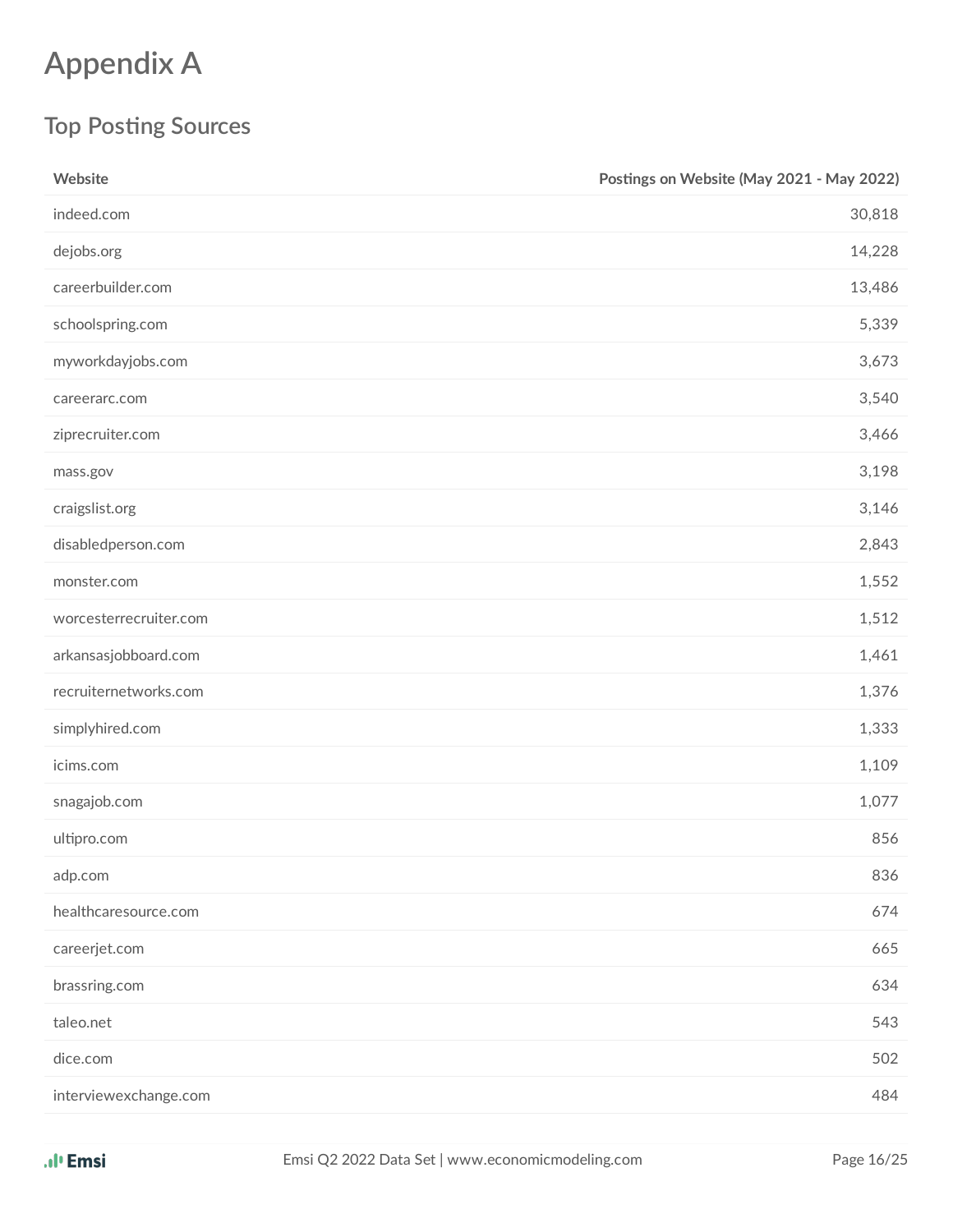# **Appendix B**

**Sample Postings**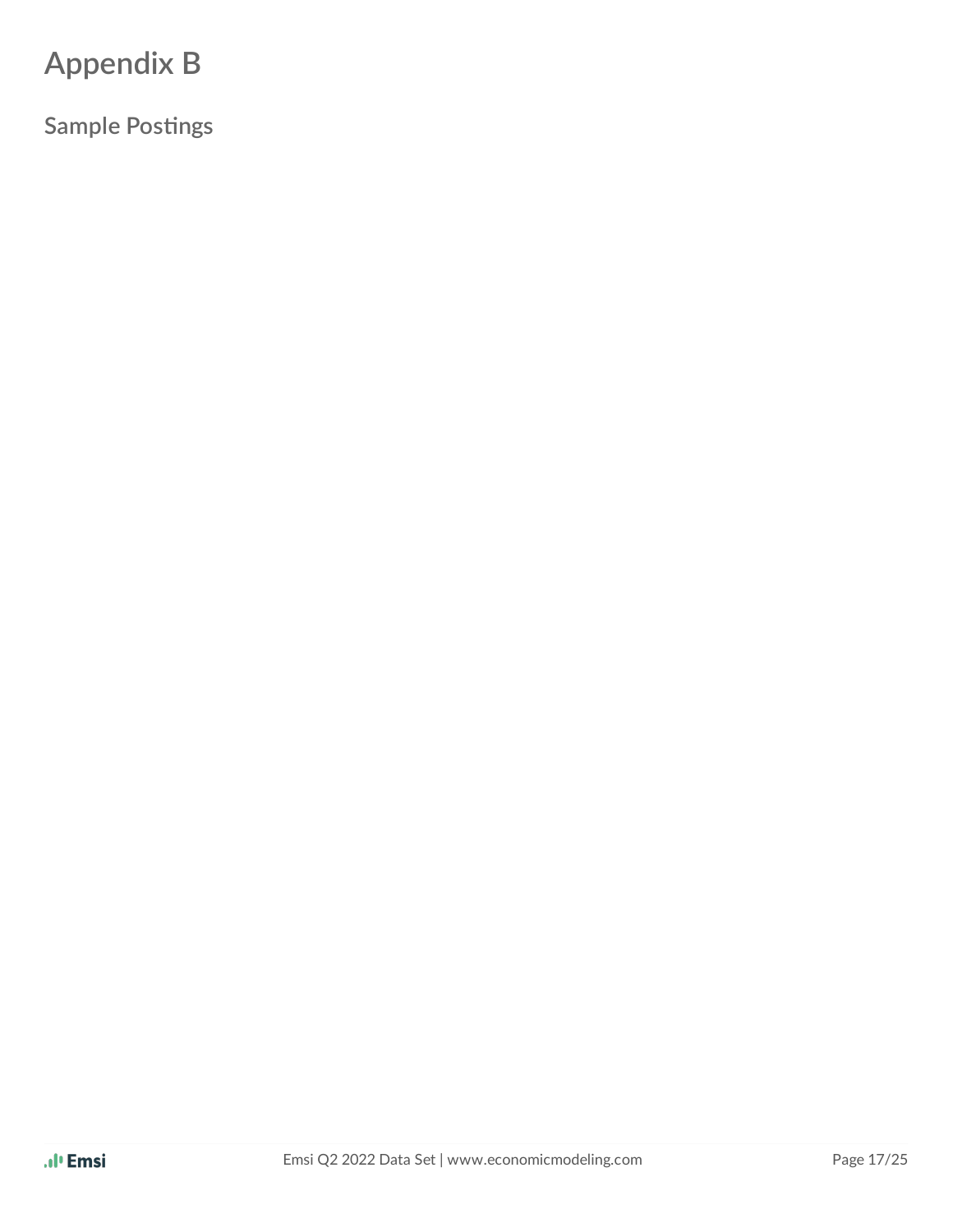### Hospice Chaplains — Brookhaven Hospice in West Springfield, MA (May 2022 - Acti...

### **Chaplain (Hospice)**

#### **Link** to Live Job Posting: [www.indeed.com](https://www.indeed.com/viewjob?jk=142b9cdd2cd2a426&fccid=b058bf0737066e83&vjs=3)

| Location: West Springfield, MA     | O*NET: 21-2011.00            |
|------------------------------------|------------------------------|
| <b>Company: Brookhaven Hospice</b> | Job Title: Hospice Chaplains |

Chaplain (Hospice)Brookhaven HospiceWest Springfield, MA, USA Brookhaven Hospice is GROWING! We are looking for a PRN Chaplain to provide spiritual care in and around the Springfield Area! As a member of the Interdisciplinary Team (IDT), our Chaplains are responsible for providing spiritual counseling and emotional support to the active and bereaved patient and/or family. Our Chaplains are committed to the philosophy, goals, and objectives of the hospice concept. Chaplains are responsible for implementing and coordinating all activities relating to the spiritual aspect of the hospice program (the spiritual component of the IDT) consistent with agency policies and procedures. Brookhaven Hospice is a premier provider of end-of-life care. Our family of hospices provide quality care through our mission-oriented and patient-centric services. We are growing rapidly and are looking for skilled individuals to join us in our journey. We offer excellent compensation and an industry leading benefits package that includes: Health, Dental, & Vision InsuranceCompany matching 401(k)

#### GENEROUS

time-off package (20 days PTO & 9 Holidays)Tuition Reimbursement & Certification AssistanceWellness & Discount ProgramsCell Phone, Mileage, & Gym Membership Reimbursement If you are looking for a career with a purpose and a supportive team culture, then this is the position for you! Assesses the spiritual status of patients and families/caregivers related to the patient's terminal illness and environment. Communicates these findings to the RN Case Manager and interdisciplinary group.Provides direct spiritual care for all faiths/non-faiths to patients and families/caregivers in a holistic manner as requested.Maintains regular communication with the Program Director to review clients and help with managing spiritual care needs. This may include unusual or potentially problematic client issues.Initiates communication with hospice staff members and other facilities as needed to coordinate optimal care and use of resources for patient/family membersMonitors and maintains documentation of clinical records to ensure compliance with regulatory standards of timeliness, accuracy and completeness via electronic record so that problems, actions, and goals are accurately and clearly stated and changes are reflected as they occur. Graduate of accredited seminary or school of theology, or appropriate certification in pastoral ministry.Minimum one (1) year experience as a healthcare pastor/chaplain.One (1) year of hospice experience preferred but not required.Must have ability to handle stress associated with ministering to patients/residents and their loved ones who experience pain, suffering, death and grief.Must be computer proficient in typing and various programs, including background in EMR.Possesses and maintains CPR certification.CMS requires that all patient-facing staff, as well as those that are in contact with patient-facing staff, be fully vaccinated, or have a documented religious or medical exemption. This important rule is required for all healthcare organizations that receive federal funds through Medicare or Medicaid.

#### Report Job Posted date:

13 hours ago Apply Now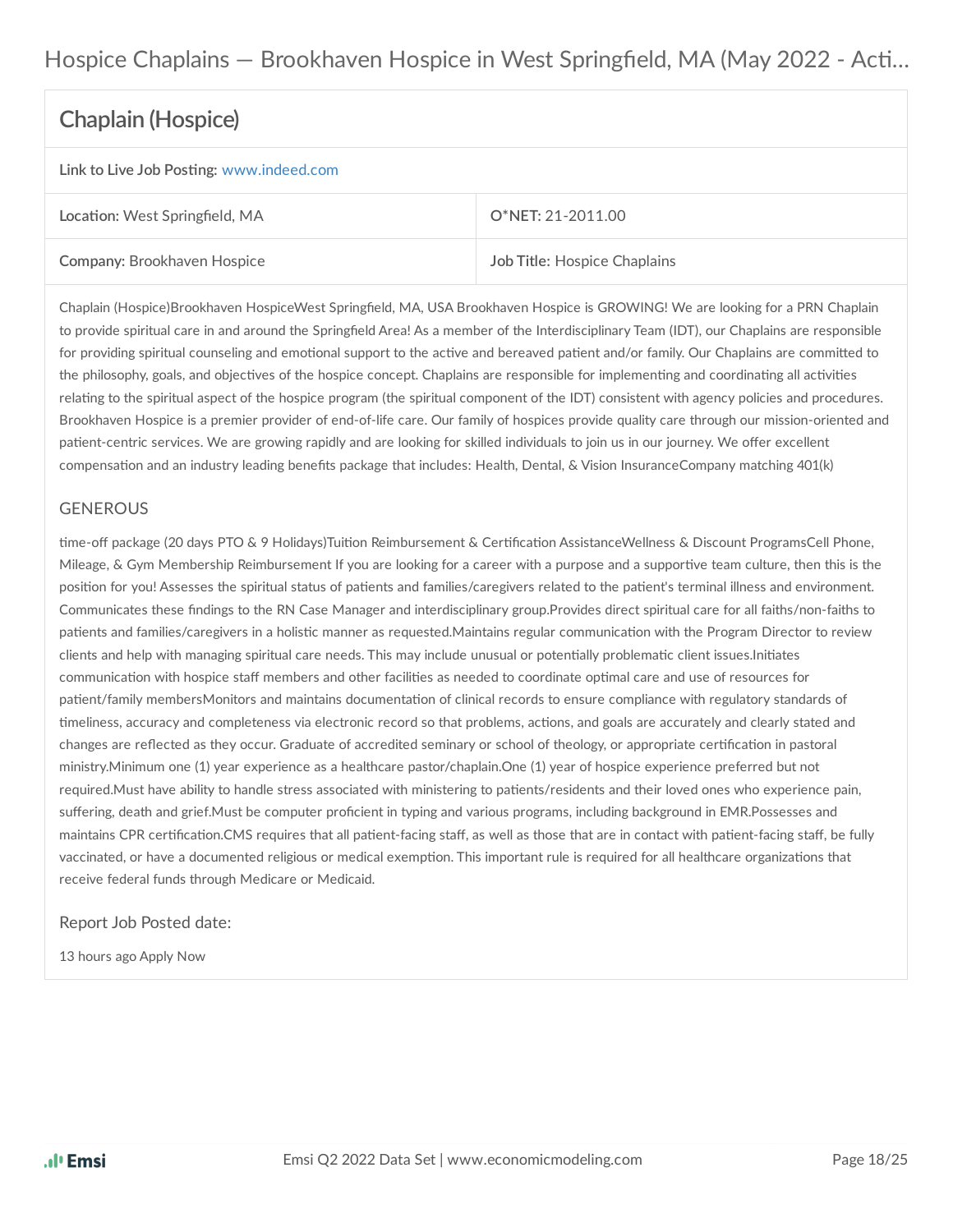| Physician Assistant - Headache Medicine - West Hartford |                                                   |  |
|---------------------------------------------------------|---------------------------------------------------|--|
| Link to Live Job Posting: www.arkansasjobboard.com      |                                                   |  |
| Location: Southwick, MA                                 | O*NET: 29-1071.00                                 |  |
| Company: Hartford HealthCare                            | Job Title: Internal Medicine Physician Assistants |  |
| Show me jobs like this one                              |                                                   |  |
| Job Ref:                                                |                                                   |  |
| 1609482944                                              |                                                   |  |
| Employer:                                               |                                                   |  |
| Network Company Name:                                   |                                                   |  |
| Hartford HealthCare                                     |                                                   |  |
| Industry:                                               |                                                   |  |
| Healthcare other                                        |                                                   |  |
| Job Type:                                               |                                                   |  |
| Full Time                                               |                                                   |  |
| State:                                                  |                                                   |  |
| Massachusetts                                           |                                                   |  |
| City:                                                   |                                                   |  |
| Southwick                                               |                                                   |  |
| Zip Code:                                               |                                                   |  |
| 01077                                                   |                                                   |  |
| Post Date:                                              |                                                   |  |
| 05/30/2022                                              |                                                   |  |
| Description Job Schedule:                               |                                                   |  |
| Full Time                                               |                                                   |  |
| <b>Standard Hours:</b>                                  |                                                   |  |
| 40                                                      |                                                   |  |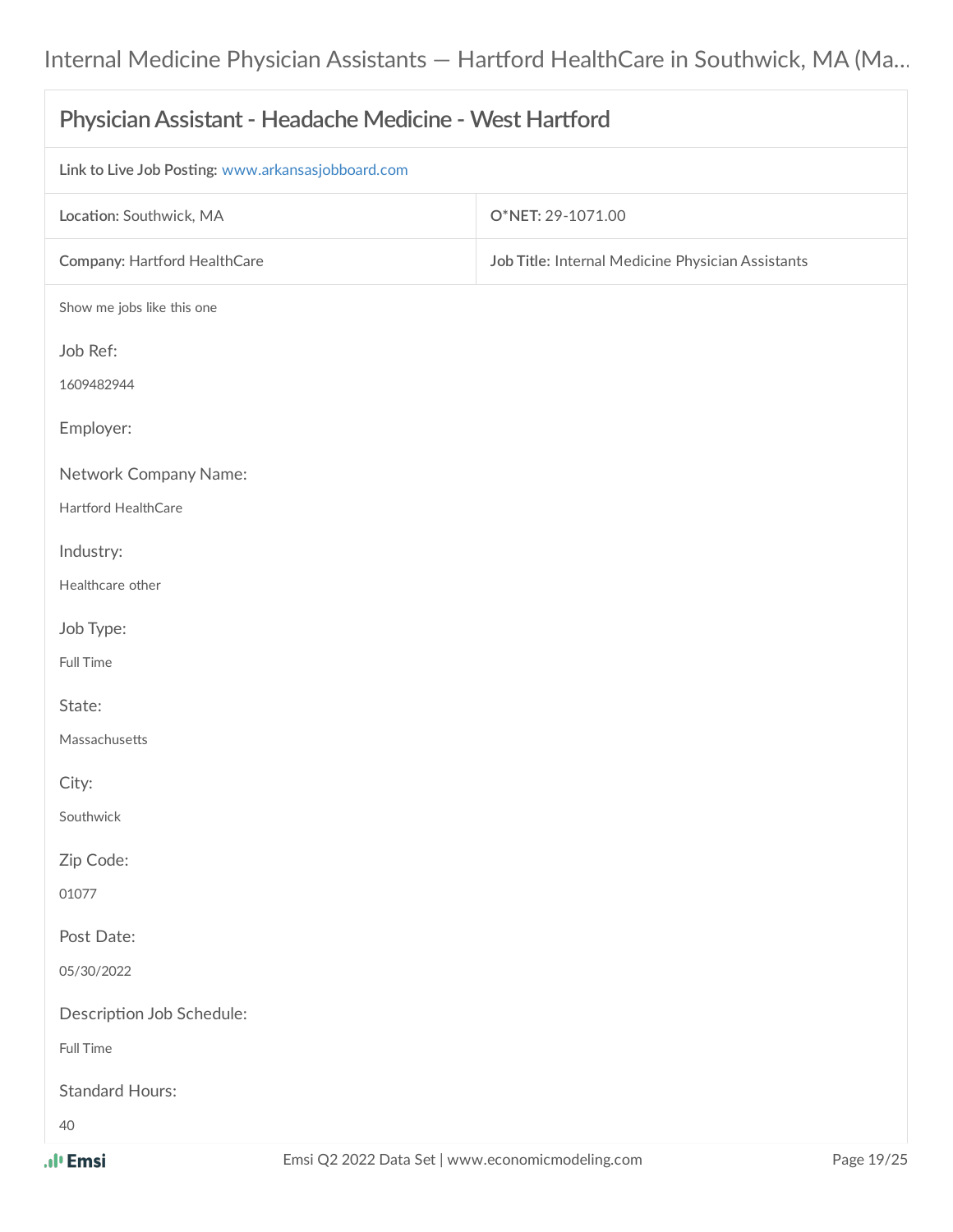#### Job Shift:

#### Shift 1

#### Shift Details:

monday-friday Work where every moment matters. Every day, almost 30,000 Hartford HealthCare employees come to work with one thing in common: Pride in what we do, knowing every moment matters here. We invite you to become part of Connecticut's most comprehensive healthcare network. The Hartford HealthCare (HHC) Headache Center is dedicated to excellence in the diagnosis and treatment of people with headache disorders, to advancing current knowledge of headache through research and to moving scientific advances into clinical practice. We aspire to help our patients minimize their pain and optimize their ability to function in a patient-centered environment. Physician Assistant Role ScopeReceive 6-9 months of intensive medical training from the headache medical director and other headache specialists in the evaluation and treatment of headache sufferersGain expertise in prescribing medications used for the preventive and acute treatment of all headache typesBecome skilled in performing peripheral nerve blocks, Botox, and trigger point injections, as well ordering and administering office-based infusion therapies for intractable headache casesIndependently provide care to headache sufferers utilizing a tailored approach which combines pharmacological and non-pharmacological therapiesUtilize the telemedicine program to evaluate and care for patients who live remotely through virtual visitsCommitment to excellence in patient care and teaching headache fellows, neurology residents, medical students, and other advanced practitionersAssist in case reviews in addition to preparing and presenting lectures Physician Assistant Enjoy At Hartford HealthCare newly graduated and experienced providers are provided with the support and mentorship they need to succeed through on the job, classroom, and procedural training.

#### Our benefits include:

Un-paralleled training and experience collaborating with a national leader in headache medicineCompetitive compensationMatching 401k, tiered medical, dental, and vision plansGenerous Paid-Time OffReimbursement for CME, professional society membership, licensure, and malpracticeTuition reimbursement programProven and effective onboarding with supportive ongoing mentorshipLeadership development opportunities through Hartford HealthCare's Professional Leadership Development InstituteQualifications Physician Assistant QualificationsGraduate of an accredited Physician AssistantLicensed, or eligible to be licensed, as a Physician AssistantCertification or eligible to be certified as a Physician AssistantNeurology experience as an PA preferredA strong desire to learn headache medicine We take great care of careers. With locations around the state, Hartford HealthCare offers exciting opportunities for career development and growth. Here, you are part of an organization on the cutting edge - helping to bring new technologies, breakthrough treatments and community education to countless men, women and children. We know that a thriving organization starts with thriving employees-- we provide a competitive benefits program designed to ensure work/life balance. Every moment matters. And this is your moment.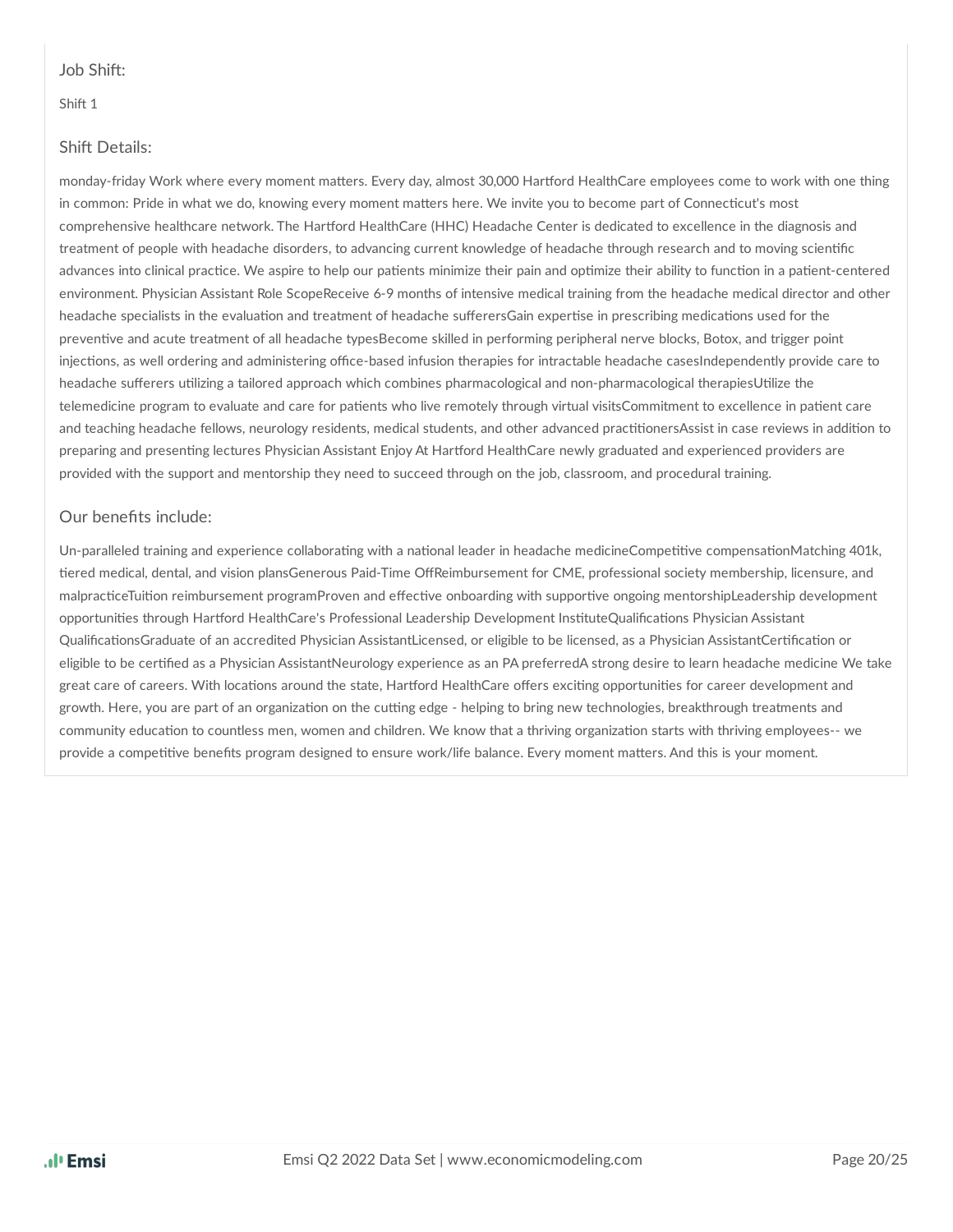## **\$5,332/wk- PCU RN- Boston, MA- (13 Week Contract)**

#### **Link to Live Job Posting: [www.indeed.com](https://www.indeed.com/job/5332wk-pcu-rn-boston-ma-13-week-contract-a060069140805094)**

| Location: Springfield, MA    | O*NET: 29-1141.00                                         |
|------------------------------|-----------------------------------------------------------|
| <b>Company: Unclassified</b> | <b>Job Title: Progressive Care Unit Registered Nurses</b> |

#### \$5,332/wk

- PCU RN
- Boston, MA
- (13 Week Contract) Springfield, MA \$5,332 a week
- Temporary, Contract, Travel nursing Job details Salary \$5,332 a week Job Type Temporary Contract Travel nursing Qualifications Associate (Preferred) Benefits Pulled from the full job description Dental insurance Health insurance Referral program Vision insurance Full Job Description Details Schedule a time for us to speak
- https://calendly.com/anthony-mc/rn-travel-consultation
- 13 Weeks/ 48hrs Minimum requirements: MA RN license preferred 2 years continuous experience in specialty 2 years experience in Level 1, 2 or 3 Trauma/Teaching facility EPIC experience

#### REQUIRED

Travel Experience

#### HIGHLY PREFERRED

Experience in large metro areas

#### PREFERRED BSN HIGHLY PREFERRED BLS/ACLS

required COVID Vax Required, no exemptions accepted Willing to float

Job Types:

Travel nursing,

Contract, Temporary Pay:

\$5,332.00 per week

#### Benefits:

Dental insurance Health insurance Referral program Vision insurance

Medical Specialty:

Critical & Intensive Care Telemetry Physical Setting:

Acute care

#### Hospital Schedule: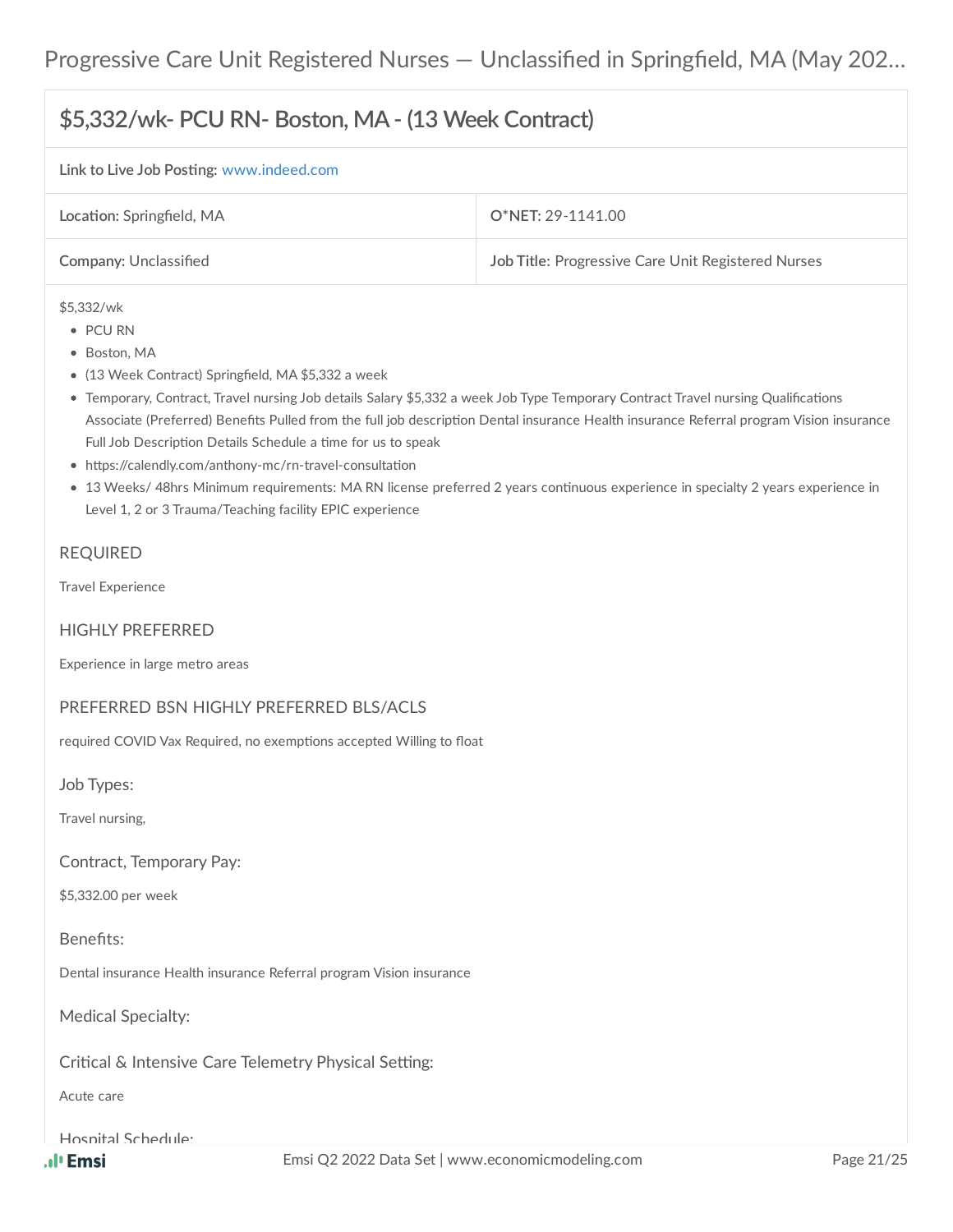Hospital Schedule:

12 hour shift Day shift Evening shift Night shift Weekend availability

Supplemental Pay:

Crisis pay Overtime pay

Education:

Associate (Preferred)

Experience:

recent

PCU:

2 years (Required)

License/Certification:

MA License (Required)

#### Work Location:

One location Hiring Insights Hiring 10+ candidates for this role Job activity Posted Today Today If you require alternative methods of application or screening, you must approach the employer directly to request this as Indeed is not responsible for the employer's application process. Report job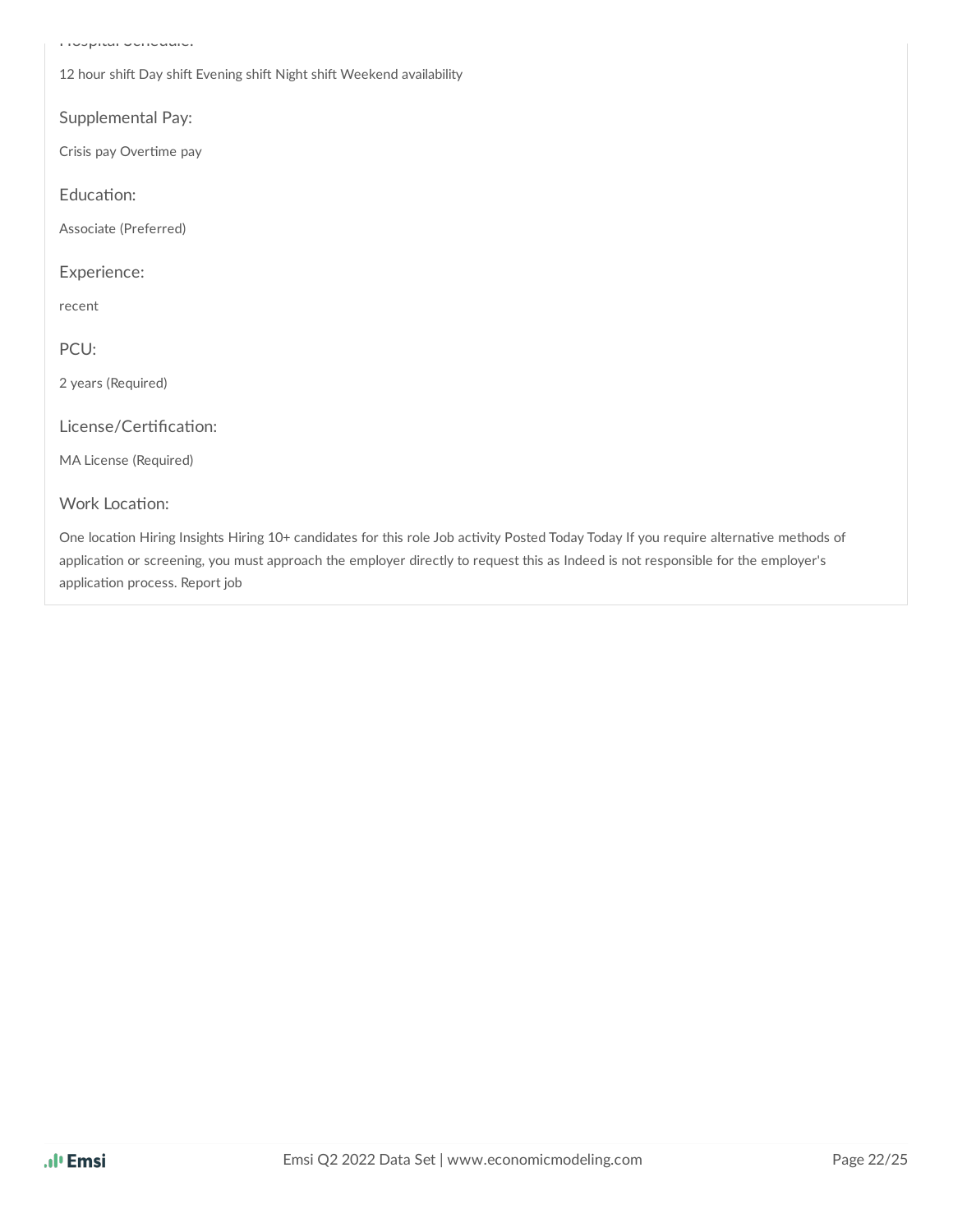| <b>Pt Certified Nursing Assistant/Home Heal</b>                                                                                                                                                |                                                           |  |  |
|------------------------------------------------------------------------------------------------------------------------------------------------------------------------------------------------|-----------------------------------------------------------|--|--|
| Link to Live Job Posting: jobquest.dcs.eol.mass.gov                                                                                                                                            |                                                           |  |  |
| Location: West Springfield, MA                                                                                                                                                                 | O*NET: 31-1014.00                                         |  |  |
| Company: Unclassified                                                                                                                                                                          | Job Title: Certified Nursing Assistants/Home Health Aides |  |  |
| Pt Certified Nursing Assistant/Home Heal Prosper At Monastery Heights Job Order #: 16907654 West Springfield, MA 01089 Full Time 40<br>hours per week                                          |                                                           |  |  |
| POSTED 5/28/2022 MORE INFORMATION                                                                                                                                                              |                                                           |  |  |
| <b>SAVEJOB</b>                                                                                                                                                                                 |                                                           |  |  |
| <b>DESCRIPTION</b>                                                                                                                                                                             |                                                           |  |  |
| This Job was listed with Use the More Information button above to view job description, how to apply, and application deadline.                                                                |                                                           |  |  |
| DETAILS Shift First Not Specified Per Diem Position Not Specified Union Position Not Specified Apprenticeship<br>Not Specified Pay Not Specified Benefits Not Specified Benefit Details Alert: |                                                           |  |  |
| How to Detect Job Scams                                                                                                                                                                        |                                                           |  |  |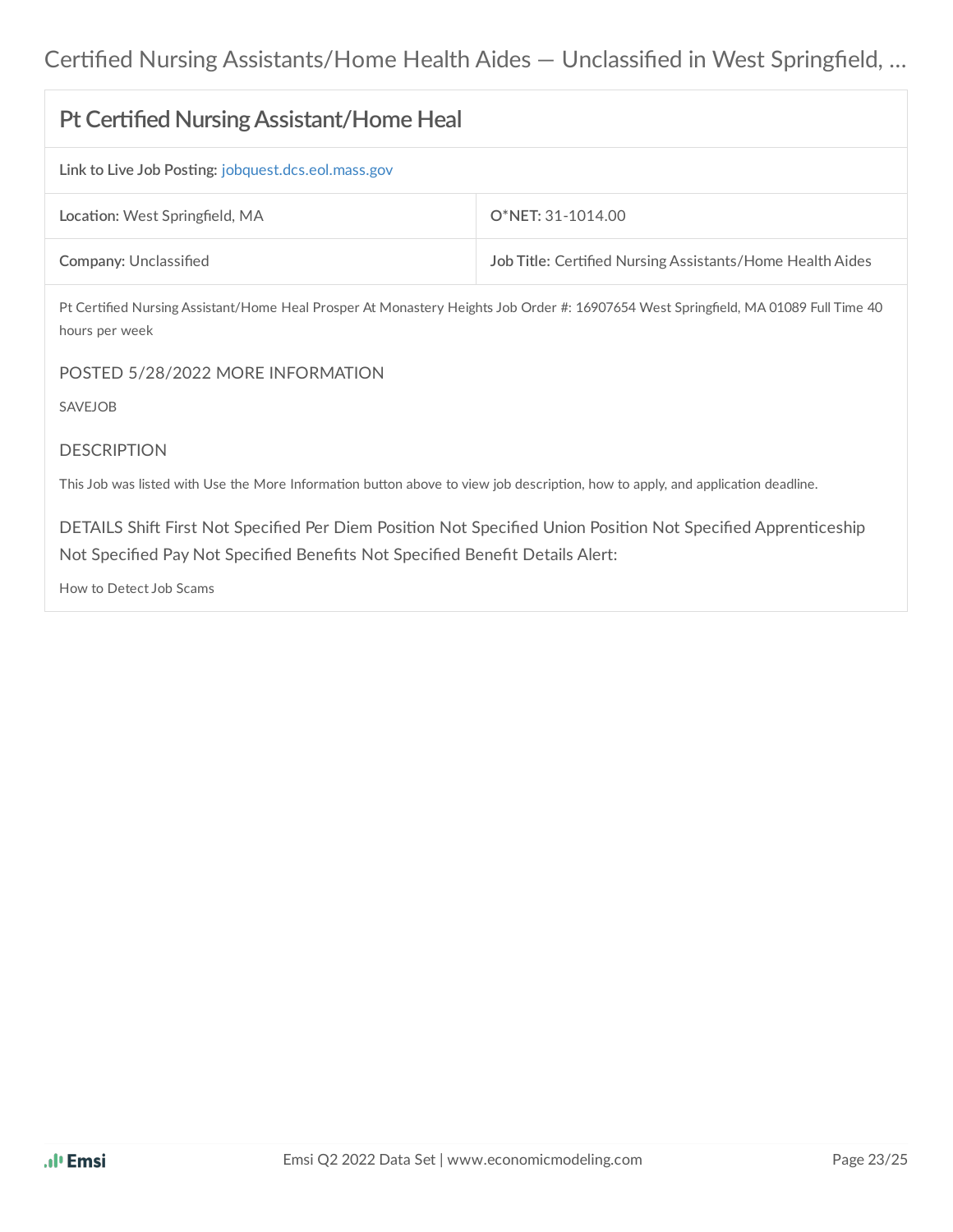| Physician Assistant Locums Opportunity- Springfield, MA                                                                                                                                                                             |                                      |  |
|-------------------------------------------------------------------------------------------------------------------------------------------------------------------------------------------------------------------------------------|--------------------------------------|--|
| Link to Live Job Posting: www.worcesterrecruiter.com                                                                                                                                                                                |                                      |  |
| Location: Springfield, MA                                                                                                                                                                                                           | O*NET: 29-1071.00                    |  |
| <b>Company: National Staffing Solutions</b>                                                                                                                                                                                         | Job Title: Locum Tenens Hospitalists |  |
| Physician Assistant Locums Opportunity.                                                                                                                                                                                             |                                      |  |
| Springfield, MA Company:                                                                                                                                                                                                            |                                      |  |
| <b>National Staffing Solutions</b>                                                                                                                                                                                                  |                                      |  |
| Location:                                                                                                                                                                                                                           |                                      |  |
| SpringfieldPosted on: June 1, 2022                                                                                                                                                                                                  |                                      |  |
| Job Description:                                                                                                                                                                                                                    |                                      |  |
| Orthopedics opening in Springfield, Massachusetts. This and other physician assistant jobs brought to you by DocCafe.com National Staffing<br>Solutions is looking for an Orthopedic PA starting in June<br>• Ongoing for 6 months! |                                      |  |
| Looking for provider who is currently experienced in orthopedic elective surgery and orthopedic trauma to come in and function                                                                                                      |                                      |  |
| independently! Looking for an experienced Orthopedic PA who can come in and help during a down staffing period and to overlap with                                                                                                  |                                      |  |
| training period for new employees to fill gaps in service. This is a M-F position with no nights or weekends. It is a busy service, and<br>providers work 4                                                                         |                                      |  |
| • 10 hour days per week, rotating the days off amongst team members.                                                                                                                                                                |                                      |  |

#### Schedule:

Monday

- Friday 6:30am
- 5:00pm 4-10hr shifts per weekRequired Clinical AreasOrthopedics
- ElectiveOrthopedics
- Trauma Required Duties:
- Admissions; direct and emergent H&P and Orders
- $\bullet$  Medical management of perioperative patients; Progress notes, orders
- Discharge planning; instructions and summaries
- First assist
- Total joints, Hand cases, sports medicine cases and trauma cases (in OR)
- Familiarity of orthopedic surgical equipment
- Casting and splinting; wound care